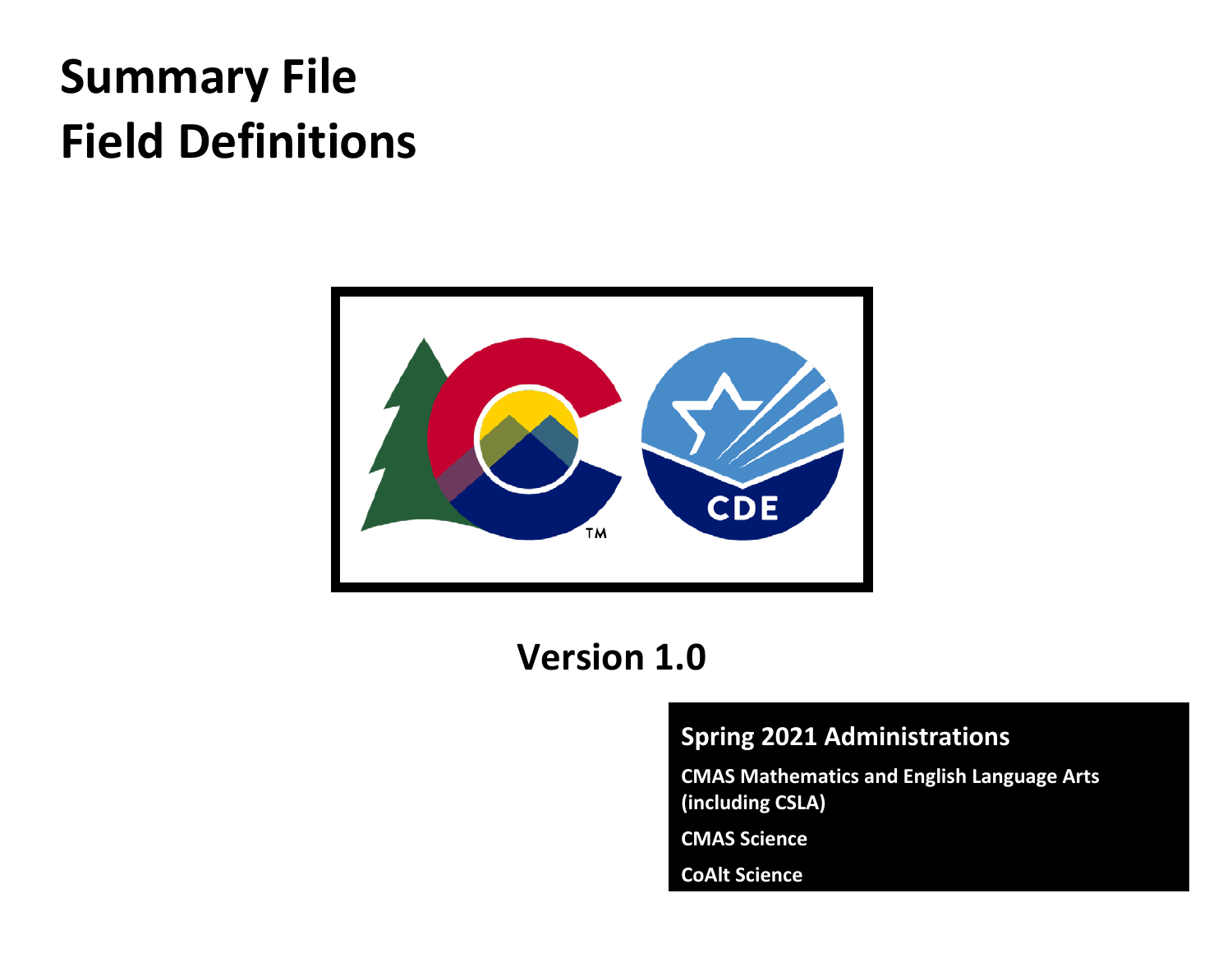

## **Document Revisions**

| <b>Revision Date</b> | <b>CMAS</b>    | <b>Description</b>                    |  |  |  |
|----------------------|----------------|---------------------------------------|--|--|--|
|                      | <b>Version</b> |                                       |  |  |  |
| 5/20/2019            | 0.1            | Initial Version Rolled Over from 2018 |  |  |  |
| 5/29/2019            | 0.2            | Updated for 2019                      |  |  |  |
| 6/3/2019             | 0.3            | CDE Edits incorporated                |  |  |  |
| 6/29/2021            | 0.4            | Updates for 2021 Administration       |  |  |  |
| 7/15/2021            | 1.0            | <b>Baseline</b>                       |  |  |  |

If assistance is needed, call 1-888-687-4759 or visit *<https://co.pearsonaccessnext.com/>*, sign into your account, and select Contact COLORADO Support.

Copyright 2021, Pearson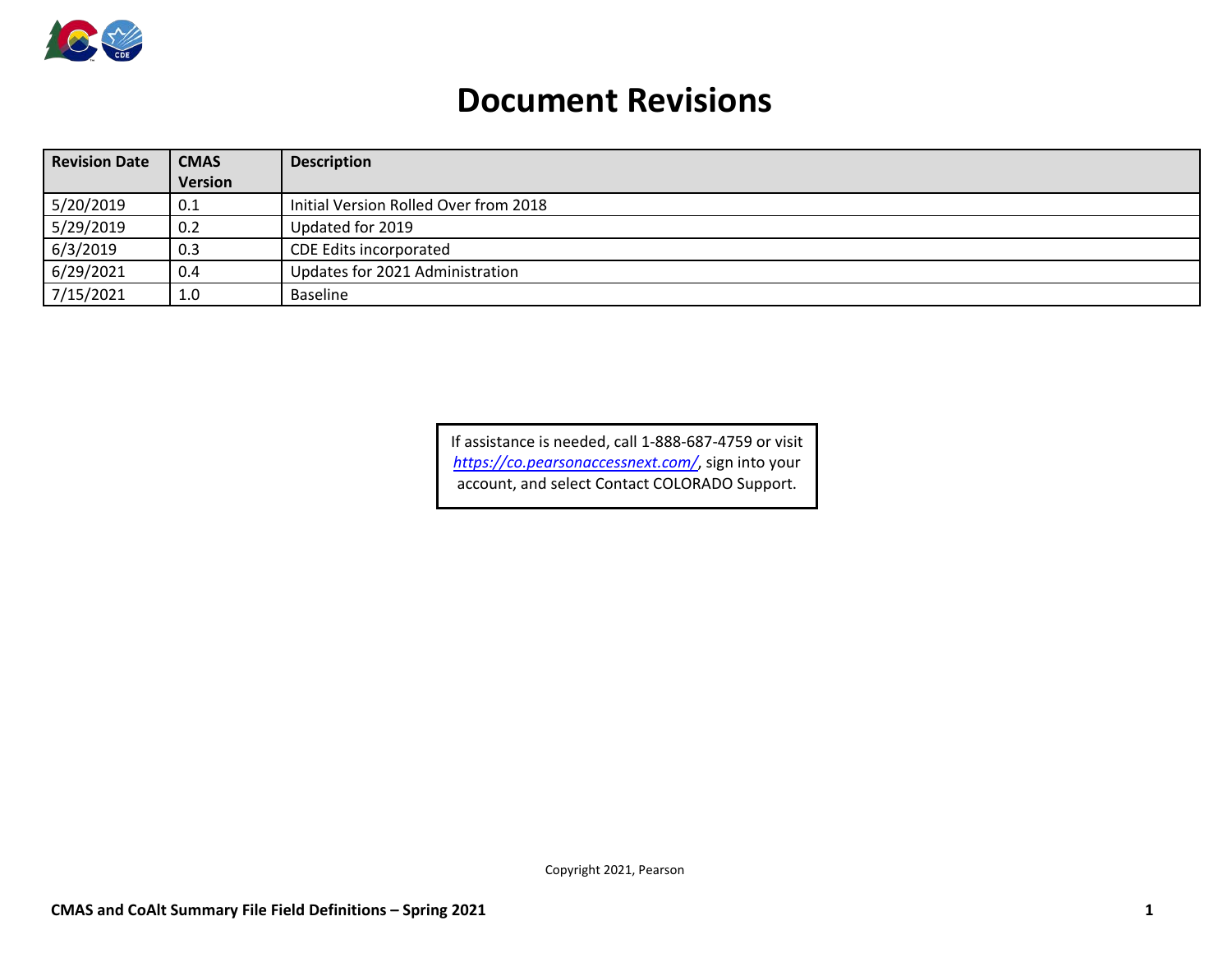

#### **CO Summary File Field Definitions**

Listed below is the file layout for the CMAS science, mathematics, and English language arts (including Colorado Spanish language arts) and CoAlt science Summary Data Files and instructions for accessing the files. The district and school files are in .csv format. The first row of the file contains the headers; subsequent rows contain the data.

The **Summary Data File** (page 6) provides aggregate student performance data for the district or school. The data is aggregated at the district or school level as well as a number of demographic group disaggregations. Each level of aggregation is reported on a separate row. The list of reported groups is in the **Disaggregated Groups and Descriptions** table (pages 3-5).

- Only students with scores are included in the aggregated score field calculations.
- Students without scores are not included in the denominator for average scores or the percent of students in a performance level.

The district files include the aggregate data for the state (with public reporting suppression rules applied) and the district's schools in addition to the district level data.

In the Summary Data File, Columns A (Level) to AO (Total Number State Use Only 11), contain the same data as the Performance Level Summary Report. The rest of the file has the aggregate data reported on the Student Performance Report, Content Standards Roster, and Item Analysis Report (CMAS science only). The second section of the file is not disaggregated by demographic group. Only the standards appropriate for a particular content area contain information (e.g., Standard 4 PGC and GLE fields will be blank for science).

**Note**: Some fields may be filler in the separate CMAS and CoAlt files.

#### **Exporting the Student Data File**

- 1. Sign into PearsonAccess<sup>next</sup>.
- 2. Select the administration from the administration dropdown in PearsonAccess<sup>next</sup>.
- 3. Select **Published Reports** under the **Reports** dropdown menu.
- 4. Click on the name of the file name to download.

#### **Importing the file into Excel**

- 1. Open Excel.
- 2. Select the **Data** tab.
- 3. In the **Get External Data** group, select **From Text**.
- 4. Locate the downloaded Student Data File.
- 5. Double-click the file name or select the file and click **Import**.
- 6. The Text Import Wizard will open.

Step 1: Set original data type to **Delimited**. Select **Next**.

Step 2: Set delimiter to **Comma** only. Select **Next**.

Step 3: To retain leading zeros on fields (e.g., grade), first select all fields in the data preview, then select **Text** as the column data format to import data as text. Select **Finish**.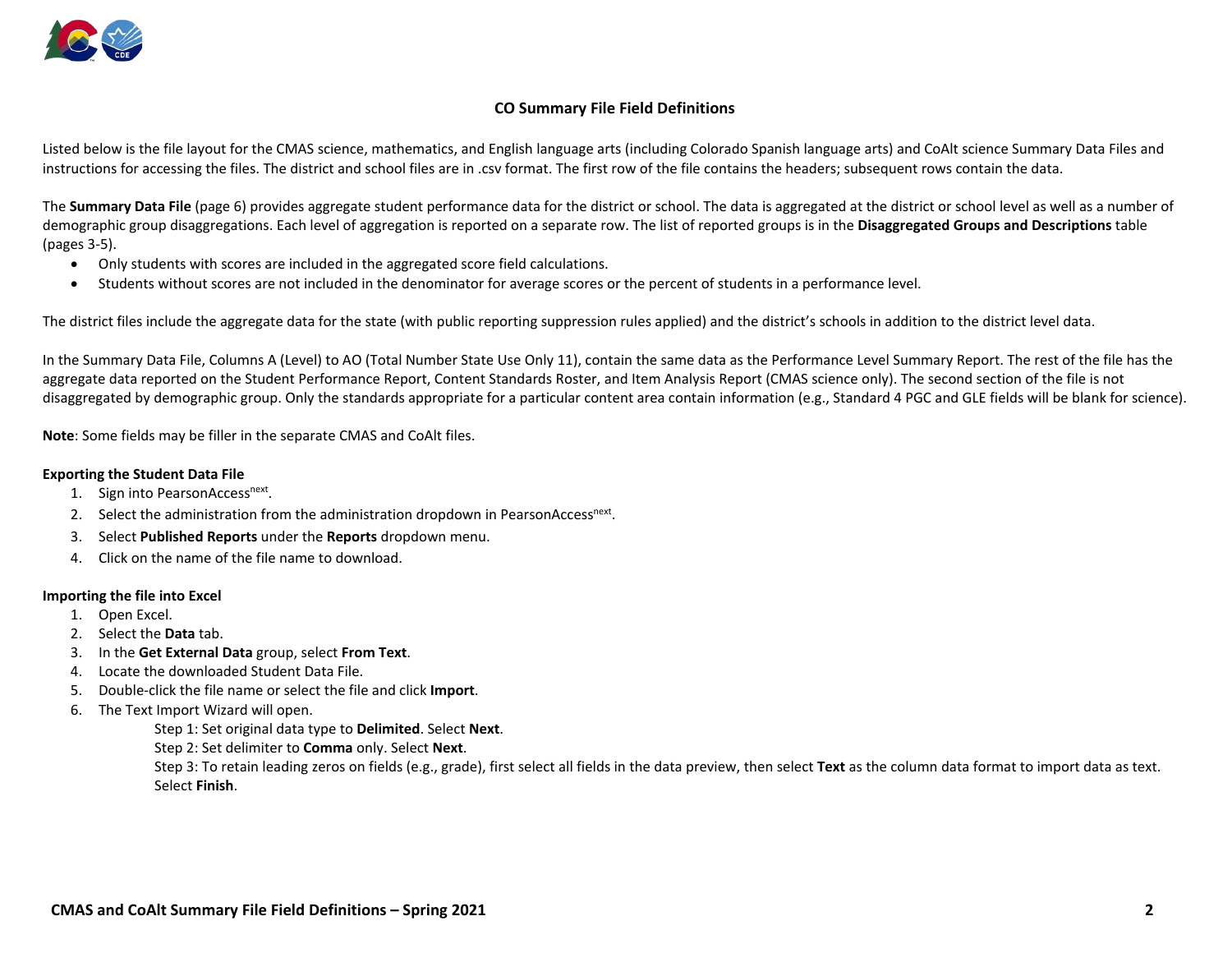

#### **Disaggregated Groups and Descriptions**

| Group | <b>Description</b>                                                 | <b>Notes</b>                                                                               |
|-------|--------------------------------------------------------------------|--------------------------------------------------------------------------------------------|
|       |                                                                    | The number of students who should have been assessed.                                      |
|       |                                                                    |                                                                                            |
|       |                                                                    | This group excludes the following:                                                         |
|       |                                                                    | • State and District levels - all Report Suppression Codes                                 |
| 001   | <b>Total Number of Students</b>                                    | • School level - all Report Suppression Codes and the Student Data File field Expelled = 1 |
|       |                                                                    | • Students with the following invalidation codes:                                          |
|       |                                                                    | o 01 = Took Other Assessment OR Duplicate Registration/Attempt                             |
|       |                                                                    | $\circ$ 03 = Withdrew Before/During Testing                                                |
|       |                                                                    | o 07 = Medical Exemption                                                                   |
|       |                                                                    | o 08 = Part Time Public and Part Time Home School                                          |
| 002   | <b>Students with Valid Scores</b>                                  |                                                                                            |
| 003   | Sex - Female                                                       |                                                                                            |
| 004   | Sex - Male                                                         |                                                                                            |
| 005   | Ethnicity/Race - Hispanic or Latino                                |                                                                                            |
| 006   | Ethnicity/Race - American Indian or Alaska Native                  |                                                                                            |
| 007   | Ethnicity/Race - Asian                                             |                                                                                            |
| 008   | Ethnicity/Race - Black or African American                         |                                                                                            |
| 009   | Ethnicity/Race - Native Hawaiian or Other Pacific Islander         |                                                                                            |
| 010   | Ethnicity/Race - White                                             |                                                                                            |
| 011   | Ethnicity/Race - Two or more races                                 |                                                                                            |
| 012   | Ethnicity/Race - Not Indicated                                     |                                                                                            |
| 013   | Gifted and Talented - Yes                                          |                                                                                            |
| 014   | Gifted and Talented - No                                           |                                                                                            |
| 015   | Migrant - No                                                       |                                                                                            |
| 016   | Migrant - Yes                                                      |                                                                                            |
| 017   | Economic Disadvantage Status - Free/Reduced Lunch Eligible         |                                                                                            |
| 018   | Economic Disadvantage Status - Not Eligible for Free/Reduced Lunch |                                                                                            |
| 019   | Students with Disabilities = IEP - Yes                             |                                                                                            |
| 020   | Students with Disabilities = IEP - No                              |                                                                                            |
| 021   | Students with Disabilities = 504                                   |                                                                                            |
| 022   | <b>AUT = Autism Spectrum Disorders</b>                             |                                                                                            |
| 023   | DB = Deaf-blindness                                                |                                                                                            |
| 024   | DD = Developmental Delay                                           |                                                                                            |
| 025   | <b>EMN = Emotional Disturbance</b>                                 |                                                                                            |
| 026   | HI = Hearing Impairment                                            |                                                                                            |
| 027   | $\overline{ID}$ = Intellectual Disability                          |                                                                                            |
| 028   | MD = Multiple Disabilities                                         |                                                                                            |
| 029   | OI = Orthopedic Impairment                                         |                                                                                            |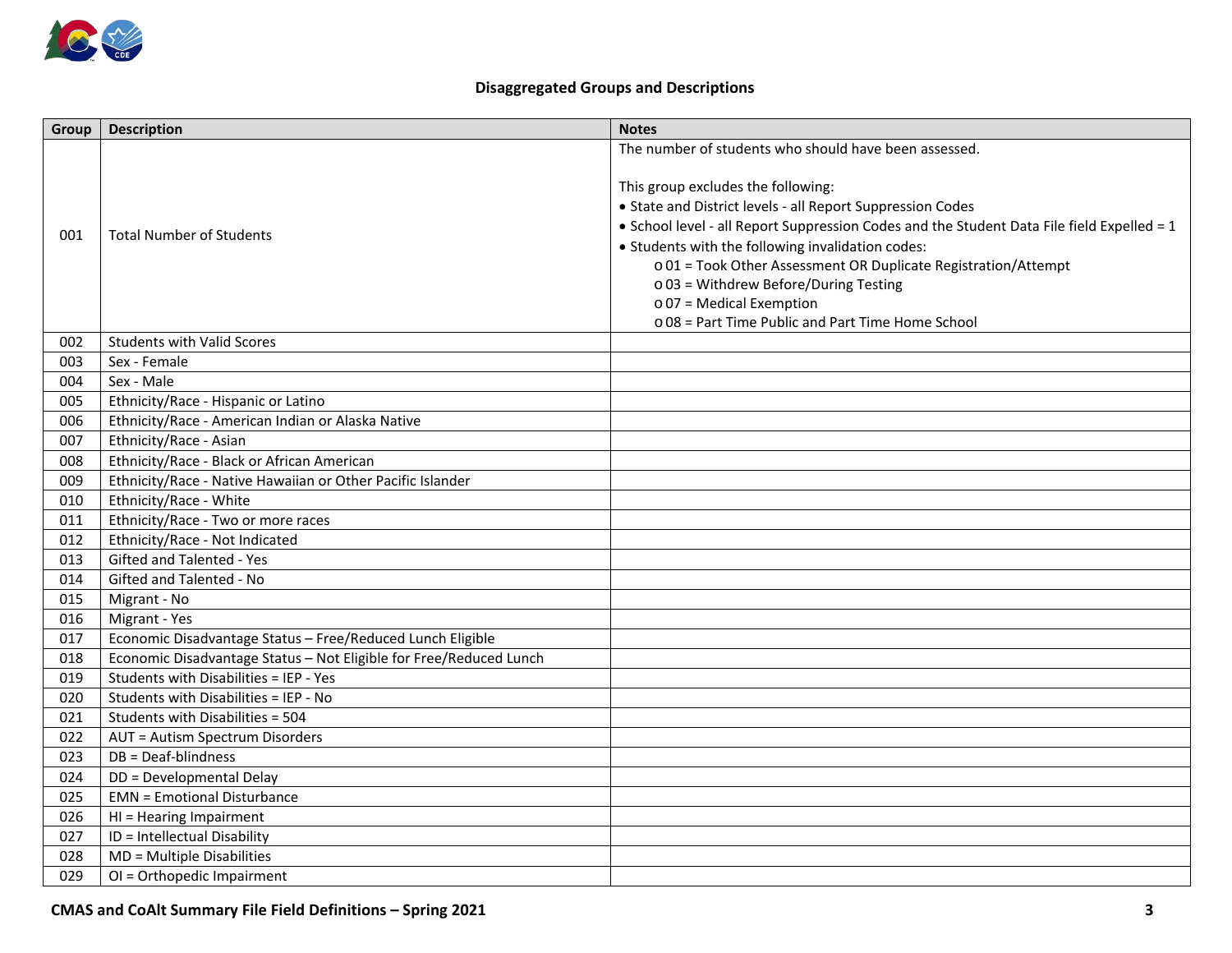

| Group | <b>Description</b>                             | <b>Notes</b>                   |
|-------|------------------------------------------------|--------------------------------|
| 030   | OHI = Other Health Impairment                  |                                |
| 031   | SLD = Specific Learning Disability             |                                |
| 032   | SLI = Speech or Language Impairment            |                                |
| 033   | TBI = Traumatic Brain Injury                   |                                |
| 034   | VI = Visual Impairment                         |                                |
| 035   | Primary Disability Blank = None                |                                |
| 036   | Homeless - No                                  |                                |
| 037   | Homeless - Yes, and in Physical Custody        |                                |
| 038   | Homeless - Yes, and Not in Physical Custody    |                                |
| 039   | Language Background - English                  |                                |
| 040   | Language Background - Spanish                  |                                |
| 041   | Language Background - Other                    |                                |
| 042   | Language Background - Not Indicated            |                                |
| 043   | Language Proficiency - NEP                     |                                |
| 044   | Language Proficiency - LEP                     |                                |
| 045   | Language Proficiency - NEP and LEP             |                                |
| 046   | Language Proficiency - Not NEP or LEP          |                                |
| 047   | Language Proficiency - PHLOTE                  |                                |
| 048   | Language Proficiency - FELL                    |                                |
| 049   | Language Proficiency - FEP - Monitor Year 1    |                                |
| 050   | Language Proficiency - FEP - Monitor Year 2    |                                |
| 051   | Language Proficiency - FEP - Exited Year 1     |                                |
| 052   | Language Proficiency - FEP - Exited Year 2     |                                |
| 053   | Language Proficiency - English Background      |                                |
| 054   | Language Instruction Program - No              |                                |
| 055   | Language Instruction Program - ESL or ELD      |                                |
| 056   | Language Instruction Program - Dual Language   |                                |
| 057   | Language Instruction Program - Transitional    |                                |
| 058   | Language Instruction Program - Content Classes |                                |
| 059   | Language Instruction Program - Newcomer        |                                |
| 060   | Language Instruction Program - Other           |                                |
| 061   | Language Instruction Program - Parent Choice   |                                |
| 062   | Title I - No                                   |                                |
| 063   | Title I - Yes                                  |                                |
| 064   | Continuous in District - No                    |                                |
| 065   | Continuous in District - Yes                   |                                |
| 067   | Continuous in School - No                      |                                |
| 068   | Continuous in School - Yes                     |                                |
| 070   | <b>Color Contrast</b>                          | Science and Math/ELA/CSLA Only |
| 072   | Accommodations - Other                         | CoAlt Only                     |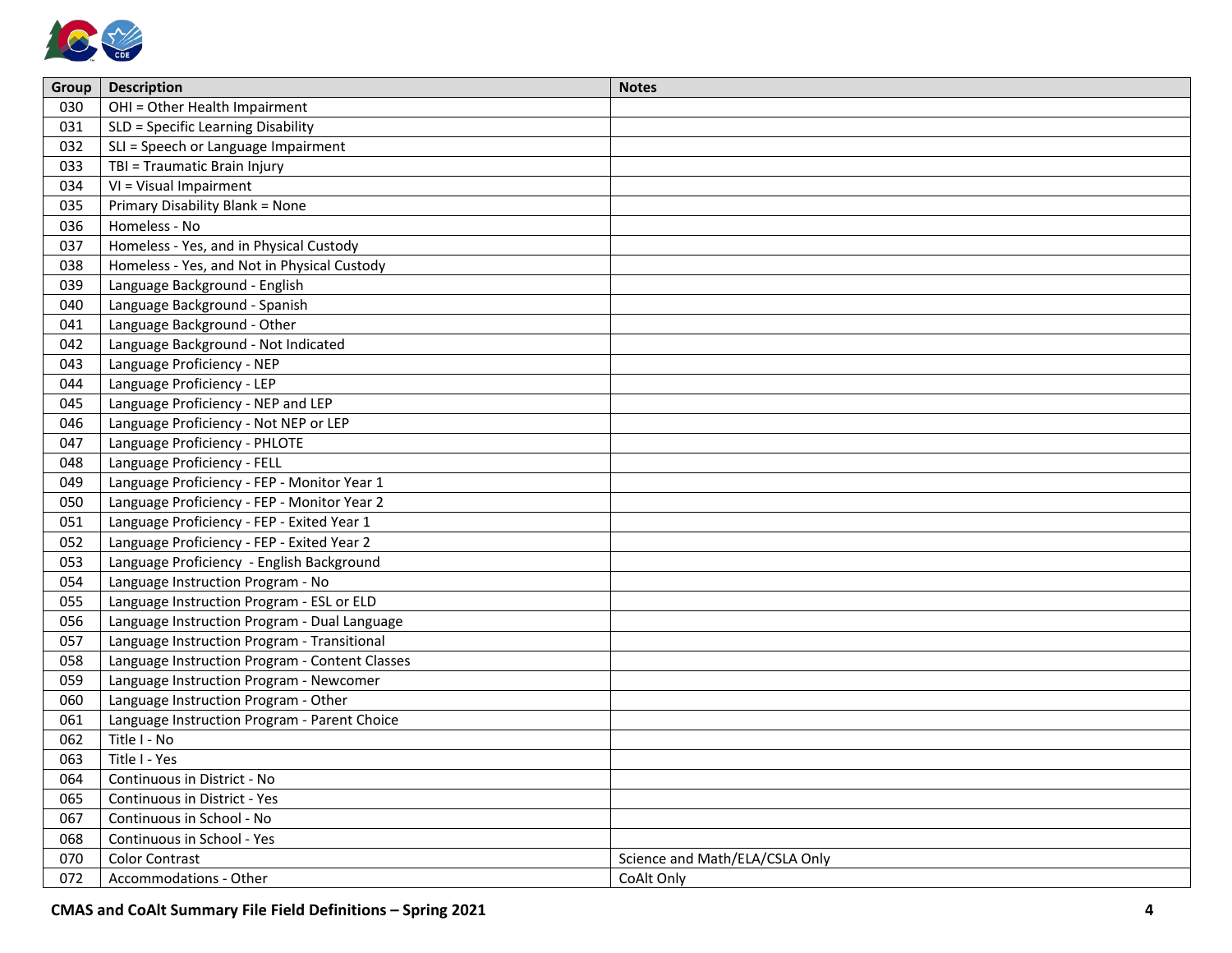

| Group | <b>Description</b>                                                        | <b>Notes</b>                   |
|-------|---------------------------------------------------------------------------|--------------------------------|
| 074   | <b>Assistive Technology</b>                                               | CoAlt and Math/ELA/CSLA Only   |
| 075   | Auditory/Signed Presentation - Signer/Language Other than English/Spanish | Science and Math/ELA/CSLA Only |
| 076   | Auditory/Signed Presentation - Script                                     | Science and Math/ELA/CSLA Only |
| 077   | <b>Braille</b>                                                            |                                |
| 078   | <b>Calculation Device or Chart or Counters</b>                            | Math Only                      |
| 079   | Directions in Native Language - Spanish                                   | Science and Math/ELA/CSLA Only |
| 080   | Directions in Native Language - Translator                                | Science and Math/ELA/CSLA Only |
| 081   | <b>Extended Time - EL</b>                                                 | Science and Math/ELA/CSLA Only |
| 082   | Extended Time - IEP504                                                    | Science and Math/ELA/CSLA Only |
| 083   | <b>Extended Time - Both</b>                                               | Science and Math/ELA/CSLA Only |
| 084   | Eye Gaze                                                                  | CoAlt Only                     |
| 085   | Large Print                                                               | Science and Math/ELA/CSLA Only |
| 086   | Modified Picture Symbols                                                  | CoAlt Only                     |
| 087   | Non-English Response - Spanish Written                                    | Science and Math/ELA/CSLA Only |
| 088   | Non-English Response - Spanish Oral                                       | Science and Math/ELA/CSLA Only |
| 089   | Non-English Response - Language other than English/Spanish Written        | Science and Math/ELA/CSLA Only |
| 090   | Non-English Response - Language other than English/Spanish Oral           | Science and Math/ELA/CSLA Only |
| 091   | Objects                                                                   | CoAlt Only                     |
| 092   | <b>Response Accommodation - Technology</b>                                | Science and Math/ELA/CSLA Only |
| 093   | Response Accommodation - Scribe/Signer                                    | Science and Math/ELA/CSLA Only |
| 094   | Sign Language                                                             | CoAlt Only                     |
| 096   | Auditory Presentation - Text-To-Speech                                    | Science and Math/ELA/CSLA Only |
| 097   | Spanish                                                                   | Science and Math/ELA/CSLA Only |
| 098   | Translation into Native Language                                          | CoAlt Only                     |
| 099   | <b>Word Prediction</b>                                                    | Science and Math/ELA/CSLA Only |
| 100   | Word to Word Dictionary                                                   | Science and Math/ELA/CSLA Only |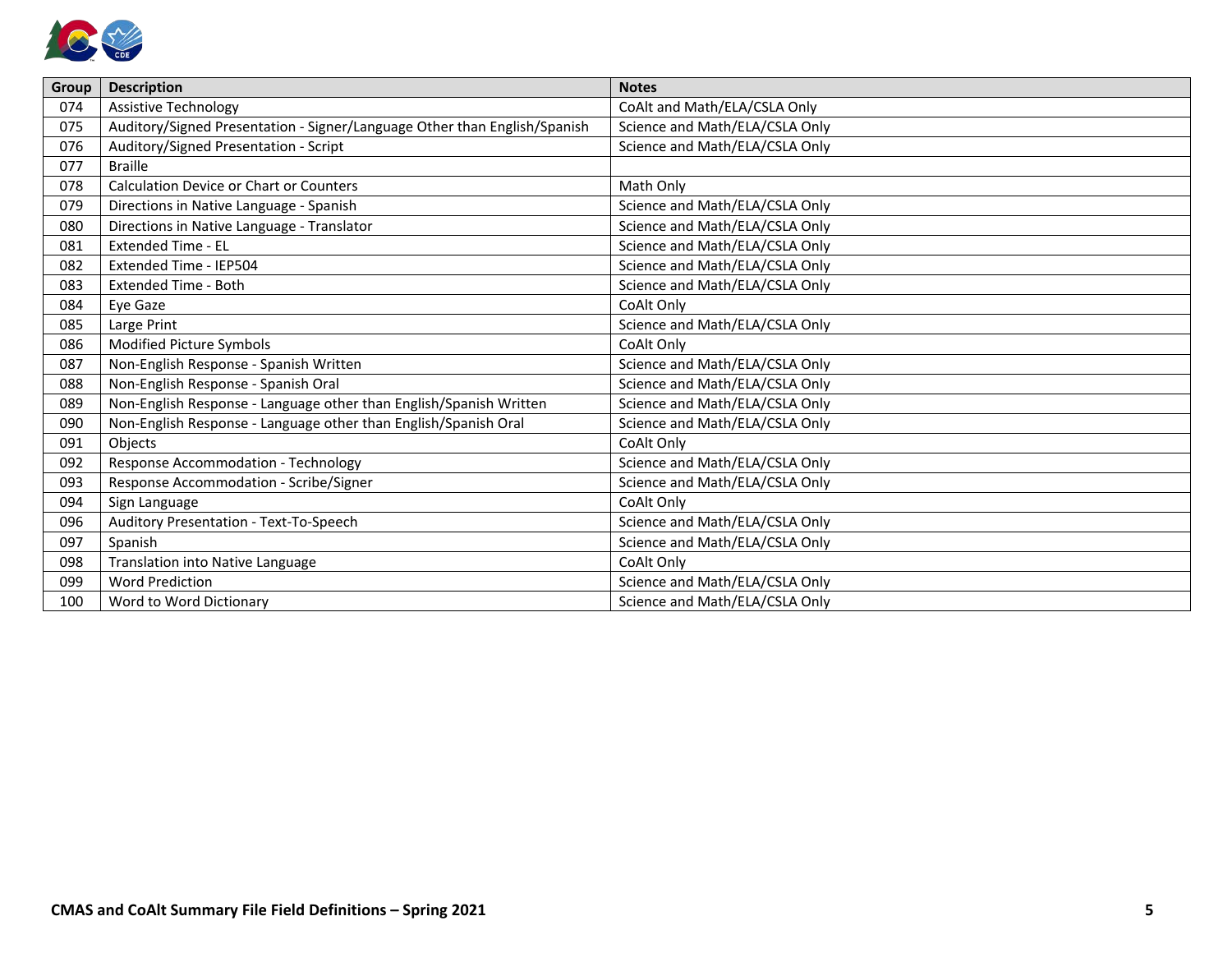

| <b>Column</b><br>Letter | <b>Field Name</b>                | <b>Field</b><br><b>Length</b> | <b>Valid Values</b> | <b>Notes</b>                                                 |
|-------------------------|----------------------------------|-------------------------------|---------------------|--------------------------------------------------------------|
| A                       | Level                            | 1                             | $C = State$         |                                                              |
|                         |                                  |                               | $D = District$      |                                                              |
|                         |                                  |                               | $S =$ School        |                                                              |
| B                       | Group                            | 3                             | $0-9$               | View 'Disaggregated Groups and Descriptions' on pages 3-5 of |
|                         |                                  |                               | <b>Blank</b>        | this document for valid values in the 'Group' column         |
| C                       | <b>Group Name</b>                | 65                            | $A-Z$               | View 'Disaggregated Groups and Descriptions' on pages 3-5 of |
|                         |                                  |                               | $0-9$               | this document for valid values in the 'Description' column   |
|                         |                                  |                               | <b>Blank</b>        |                                                              |
| D                       | Administration                   | 8                             | $Cmas21 = CMAS$     |                                                              |
|                         |                                  |                               | $Coalt21 = CoAlt$   |                                                              |
| Ε                       | Responsible District/School Code | 8                             | $0-9$               | District: DDDD0000                                           |
|                         |                                  |                               |                     | School: DDDDSSSS                                             |
| F.                      | Responsible District/School Name | 60                            | $A-Z$               | District: District Name                                      |
|                         |                                  |                               | $0 - 9$             | School: School Name                                          |
| G                       | Grade                            | $\overline{2}$                | 03                  | $HS = Grade 11$                                              |
|                         |                                  |                               | 04                  | AG = All grades (CMAS only)                                  |
|                         |                                  |                               | 05                  | 35 = Math and ELA grades 3 through 5                         |
|                         |                                  |                               | 06                  | 68 = Math and ELA grades 6 through 8                         |
|                         |                                  |                               | 07                  |                                                              |
|                         |                                  |                               | 08                  |                                                              |
|                         |                                  |                               | <b>HS</b>           |                                                              |
|                         |                                  |                               | AG                  |                                                              |
|                         |                                  |                               | 35                  |                                                              |
|                         |                                  |                               | 68                  |                                                              |
|                         |                                  |                               | <b>Blank</b>        |                                                              |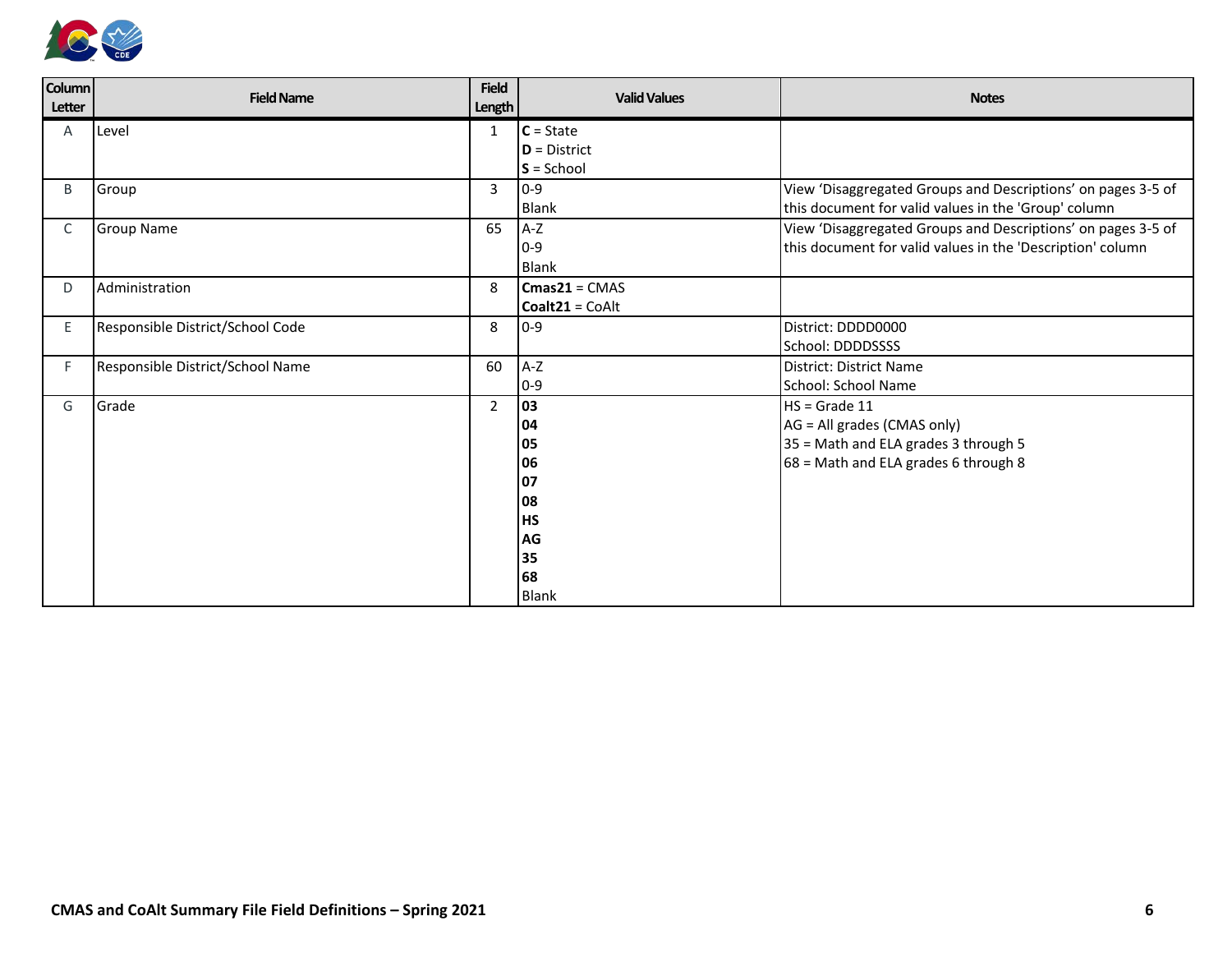

| <b>Column</b><br>Letter | <b>Field Name</b>                                        | <b>Field</b><br>Length | <b>Valid Values</b>                   | <b>Notes</b>                                  |
|-------------------------|----------------------------------------------------------|------------------------|---------------------------------------|-----------------------------------------------|
| H.                      | <b>Test Code</b>                                         | 5                      | Identifier assigned to the test name. | MAT03 = Grade 3 Math                          |
|                         |                                                          |                        |                                       | MAT04 = Grade 4 Math                          |
|                         |                                                          |                        |                                       | <b>MAT05</b> = Grade 5 Math                   |
|                         |                                                          |                        |                                       | MAT06 = Grade 6 Math                          |
|                         |                                                          |                        |                                       | MAT07 = Grade 7 Math                          |
|                         |                                                          |                        |                                       | MAT08 = Grade 8 Math                          |
|                         |                                                          |                        |                                       | $ELAO3 = Grade 3 ELA/L$                       |
|                         |                                                          |                        |                                       | ELA04 = Grade 4 ELA/L                         |
|                         |                                                          |                        |                                       | ELA05 = Grade 5 ELA/L                         |
|                         |                                                          |                        |                                       | $ELAO6 = Grade 6 ELA/L$                       |
|                         |                                                          |                        |                                       | ELA07 = Grade 7 ELA/L                         |
|                         |                                                          |                        |                                       | ELA08 = Grade 8 ELA/L                         |
|                         |                                                          |                        |                                       | <b>SLA03</b> = Grade 3 CSLA                   |
|                         |                                                          |                        |                                       | SLA04 = Grade 4 CSLA                          |
|                         |                                                          |                        |                                       | SC08S = Grade 8 Science (CMAS)                |
|                         |                                                          |                        |                                       | SC08A = Grade 8 Science (CoAlt)               |
|                         |                                                          |                        |                                       | <b>SCHSA</b> = High School Science (CoAlt)    |
|                         |                                                          |                        |                                       | <b>ELAAG</b> = All Grades ELA                 |
|                         |                                                          |                        |                                       | <b>SLAAG</b> = All Grades CSLA                |
|                         |                                                          |                        |                                       | <b>MATAG</b> = All Grades Math                |
|                         |                                                          |                        |                                       | $ELA35 = Grades 3-5 ELA$                      |
|                         |                                                          |                        |                                       | <b>MAT35</b> = Grades 3-5 Math                |
|                         |                                                          |                        |                                       | $ELA68 = Grades 6-8 ELA$                      |
|                         |                                                          |                        |                                       | MAT68 = Grades 6-8 Math                       |
|                         |                                                          |                        |                                       | <b>SCAGS</b> = All Grades Science (CMAS only) |
|                         | <b>Overall Mean Scale Score</b>                          | $\overline{3}$         | $0-9$                                 |                                               |
|                         |                                                          |                        | Blank                                 |                                               |
| $\perp$                 | <b>Total Number - Overall</b>                            | $\overline{7}$         | $0-9$                                 | <b>Total Number of Students</b>               |
|                         |                                                          |                        | <b>Blank</b>                          |                                               |
| K                       | Total Number - Did not Meet or Partially Met or Emerging | $\overline{7}$         | $0 - 9$                               | Not valid for group 001                       |
|                         |                                                          |                        | <b>Blank</b>                          |                                               |
|                         |                                                          |                        |                                       | Math/ELA - Did Not Meet                       |
|                         |                                                          |                        |                                       | SCI - Partially Met                           |
|                         |                                                          |                        |                                       | CoAlt - Emerging                              |
| L                       | Percent - Did Not Meet or Partially Met or Emerging      | 6                      | $0.0 - 100.0$                         | Not valid for group 001                       |
|                         |                                                          |                        | Blank                                 |                                               |
|                         |                                                          |                        |                                       | Math/ELA - Did Not Meet                       |
|                         |                                                          |                        |                                       | SCI - Partially Met                           |
|                         |                                                          |                        |                                       | CoAlt - Emerging                              |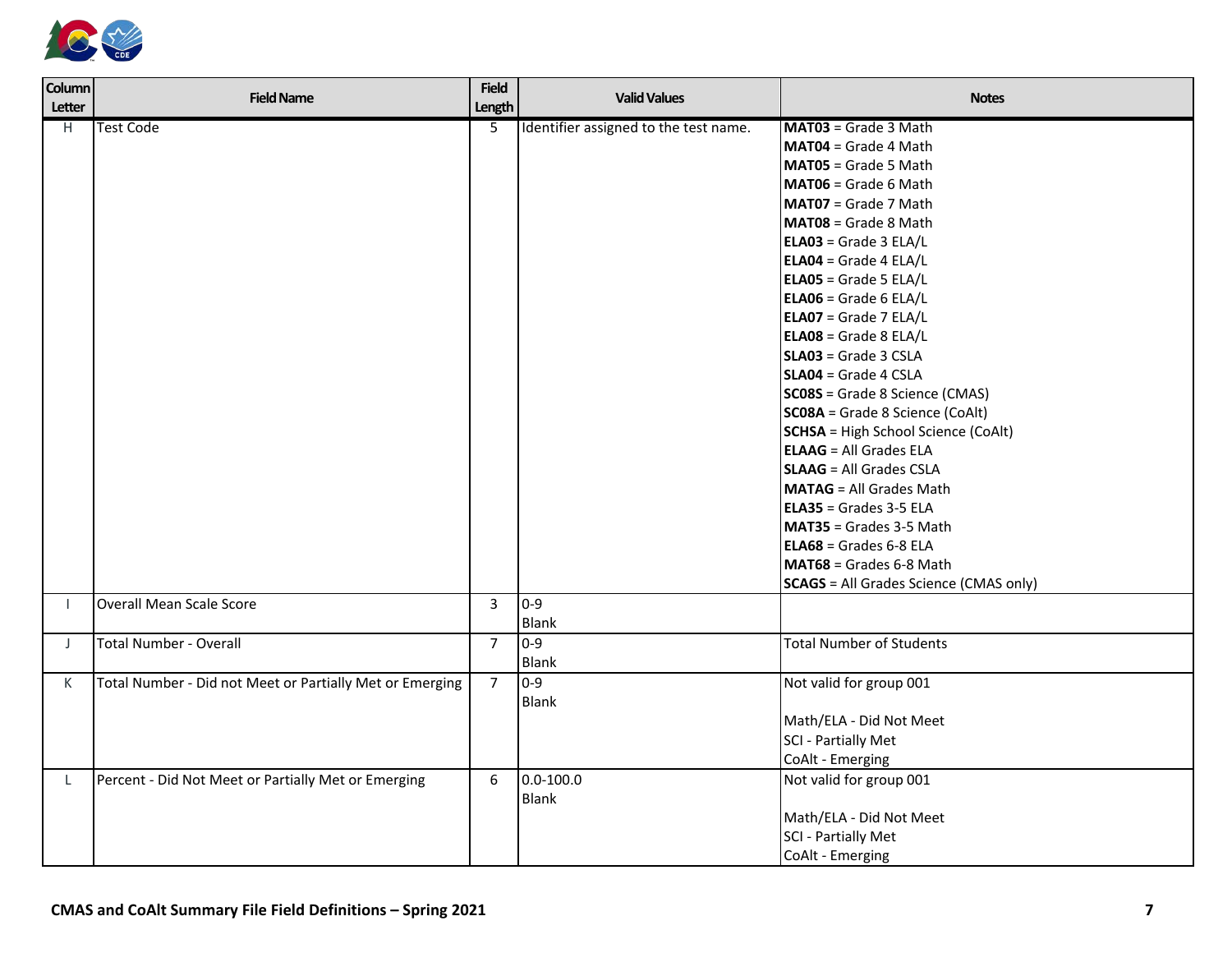

| <b>Column</b><br>Letter | <b>Field Name</b>                                  | <b>Field</b><br>Length | <b>Valid Values</b> | <b>Notes</b>                             |
|-------------------------|----------------------------------------------------|------------------------|---------------------|------------------------------------------|
| M                       | <b>Total Number - Partially Met or Approaching</b> | $\overline{7}$         | $0 - 9$             | Not valid for group 001                  |
|                         |                                                    |                        | Blank               |                                          |
|                         |                                                    |                        |                     | Math/ELA - Partially Met                 |
|                         |                                                    |                        |                     | SCI - Approaching<br>CoAlt - Approaching |
|                         |                                                    | 6                      | $0.0 - 100.0$       | Not valid for group 001                  |
| N                       | Percent - Partially Met or Approaching             |                        | <b>Blank</b>        |                                          |
|                         |                                                    |                        |                     | Math/ELA - Partially Met                 |
|                         |                                                    |                        |                     | SCI - Approaching                        |
|                         |                                                    |                        |                     | CoAlt - Approaching                      |
| $\circ$                 | Total Number - Approaching or Met or At Target     | $\overline{7}$         | $0 - 9$             | Not valid for group 001                  |
|                         |                                                    |                        | <b>Blank</b>        |                                          |
|                         |                                                    |                        |                     | Math/ELA - Approaching                   |
|                         |                                                    |                        |                     | SCI - Met                                |
|                         |                                                    |                        |                     | CoAlt - At Target                        |
| P                       | Percent - Approaching or Met or At Target          | 6                      | $0.0 - 100.0$       | Not valid for group 001                  |
|                         |                                                    |                        | <b>Blank</b>        |                                          |
|                         |                                                    |                        |                     | Math/ELA - Approaching                   |
|                         |                                                    |                        |                     | SCI - Met                                |
|                         |                                                    |                        |                     | CoAlt - At Target                        |
| Q                       | Total Number - Met or Exceeded or Advanced         | $\overline{7}$         | $0 - 9$             | Not valid for group 001                  |
|                         |                                                    |                        | <b>Blank</b>        | Math/ELA - Met                           |
|                         |                                                    |                        |                     | <b>SCI - Exceeded</b>                    |
|                         |                                                    |                        |                     | CoAlt - Advanced                         |
| R                       | Percent - Met or Exceeded or Advanced              | 6                      | $0.0 - 100.0$       | Not valid for group 001                  |
|                         |                                                    |                        | <b>Blank</b>        |                                          |
|                         |                                                    |                        |                     | Math/ELA - Met                           |
|                         |                                                    |                        |                     | SCI - Exceeded                           |
|                         |                                                    |                        |                     | CoAlt - Advanced                         |
| S.                      | <b>Total Number - Exceeded</b>                     | $\overline{7}$         | $0 - 9$             | Not valid for group 001                  |
|                         |                                                    |                        | Blank               |                                          |
|                         |                                                    |                        |                     | Math/ELA - Exceeded                      |
|                         |                                                    |                        |                     | SCI - N/A                                |
|                         |                                                    |                        |                     | CoAlt - N/A                              |
| T.                      | Percent - Exceeded                                 | 6                      | $0.0 - 100.0$       | Not valid for group 001                  |
|                         |                                                    |                        | <b>Blank</b>        |                                          |
|                         |                                                    |                        |                     | Math/ELA - Exceeded                      |
|                         |                                                    |                        |                     | SCI - N/A                                |
|                         |                                                    |                        |                     | CoAlt - N/A                              |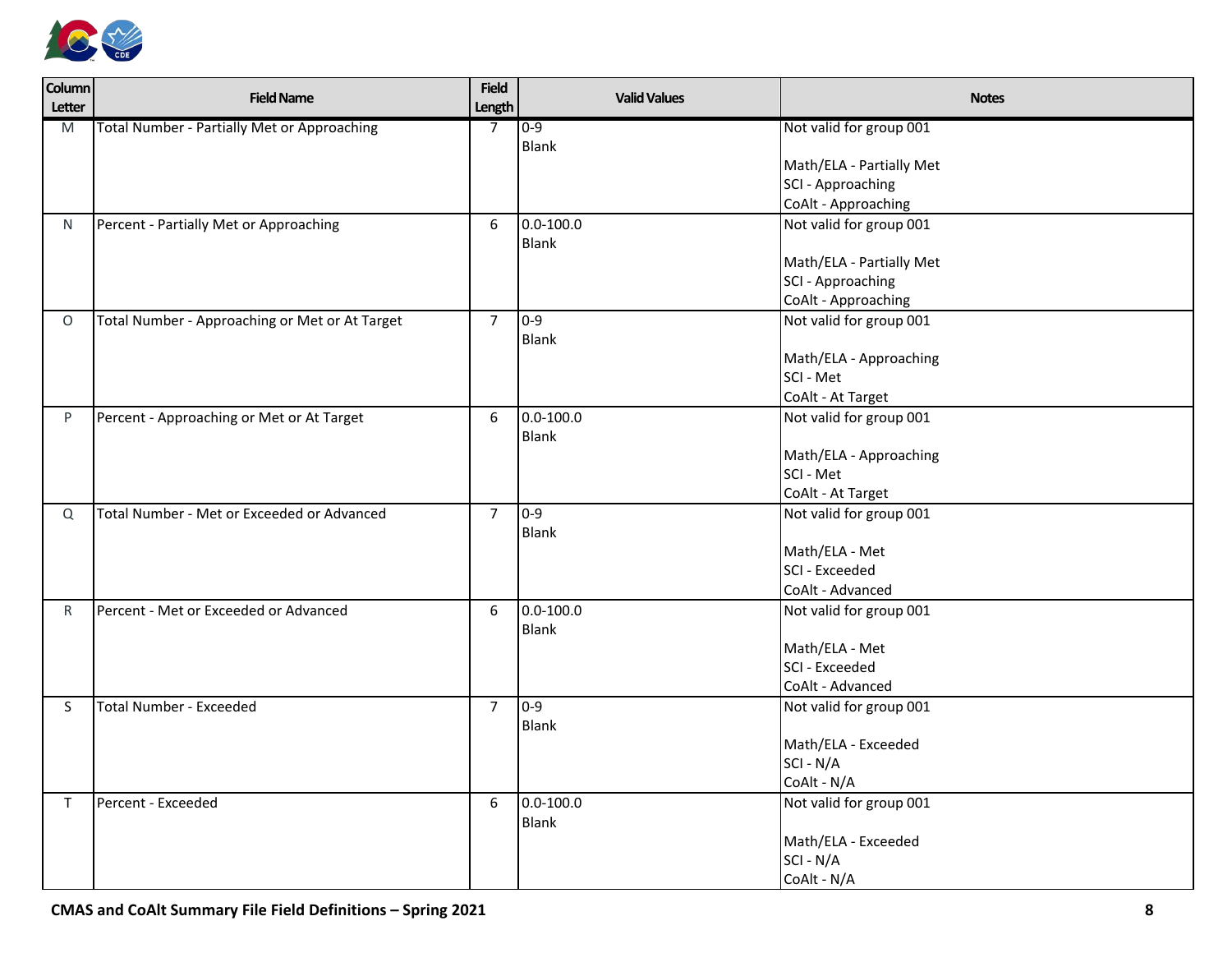

| Column<br>Letter | <b>Field Name</b>                                           | <b>Field</b><br>Length | <b>Valid Values</b>     | <b>Notes</b>                                         |
|------------------|-------------------------------------------------------------|------------------------|-------------------------|------------------------------------------------------|
| U                | Total Number - No Scores Reported                           | 7                      | $0 - 9$<br>Blank        | Not valid for group 002                              |
| $\vee$           | Percent - No Scores                                         | $\overline{3}$         | $0 - 100$<br>Blank      | $0 = For group 002$                                  |
| W                | <b>Filler Field</b>                                         | $\overline{3}$         | N/A                     |                                                      |
| X                | Overall Number Met and Exceed or At Target and<br>Advanced  | 6                      | $0 - 9$<br><b>Blank</b> | Not valid for group 001                              |
| Υ                | Overall Percent Met and Exceed or At Target and<br>Advanced | 6                      | $0.0 - 100.0$<br>Blank  | Not valid for group 001                              |
| Ζ                | <b>Total Number Student Record to be Scored</b>             | 6                      | $0 - 9$<br>Blank        | Number of Valid Scores                               |
| AA               | Other Assessment OR Duplicate                               | 6                      | $0 - 9$<br><b>Blank</b> | Valid for group 001 only, blank for all other groups |
| AB               | Total Number Interrupted and Not Completed                  | 6                      | $0 - 9$<br><b>Blank</b> | Valid for group 001 only, blank for all other groups |
| AC               | Total Number Withdrew Before/During Testing                 | 6                      | $0-9$<br><b>Blank</b>   | Valid for group 001 only, blank for all other groups |
| AD               | <b>Total Number Student Test Refusal</b>                    | 6                      | $0 - 9$<br><b>Blank</b> | Valid for group 001 only, blank for all other groups |
| AE               | Total Number State Use Only 05                              | 6                      | $0 - 9$<br>Blank        | Valid for group 001 only, blank for all other groups |
| AF               | <b>Total Number Non-approved Accommodation</b>              | 6                      | $0 - 9$<br><b>Blank</b> | Valid for group 001 only, blank for all other groups |
| AG               | <b>Total Number Misadministration</b>                       | 6                      | $0 - 9$<br><b>Blank</b> | Valid for group 001 only, blank for all other groups |
| AH               | <b>Total Number Medical Exemption</b>                       | 6                      | $0-9$<br>Blank          | Valid for group 001 only, blank for all other groups |
| AI               | Total Number Part Time Public/Home School                   | 6                      | $0 - 9$<br>Blank        | Valid for group 001 only, blank for all other groups |
| AJ               | <b>Total Number Parent Excuse</b>                           | 6                      | $0 - 9$<br><b>Blank</b> | Valid for group 001 only, blank for all other groups |
| AK               | Not Attempted                                               | 6                      | $0 - 9$<br>Blank        | Valid for group 001 only, blank for all other groups |
| AL               | <b>Total Number Absent</b>                                  | 6                      | $10-9$<br><b>Blank</b>  | Valid for group 001 only, blank for all other groups |
| AM               | Total Number 1st Year in US English Learner                 | 6                      | $0 - 9$                 | Blank for Math, SCI, and CoAlt                       |
|                  |                                                             |                        | <b>Blank</b>            | Valid for group 001 only, blank for all other groups |
| AN               | Total Number State Use Only 10                              | 6                      | $0 - 9$<br>Blank        | Valid for group 001 only, blank for all other groups |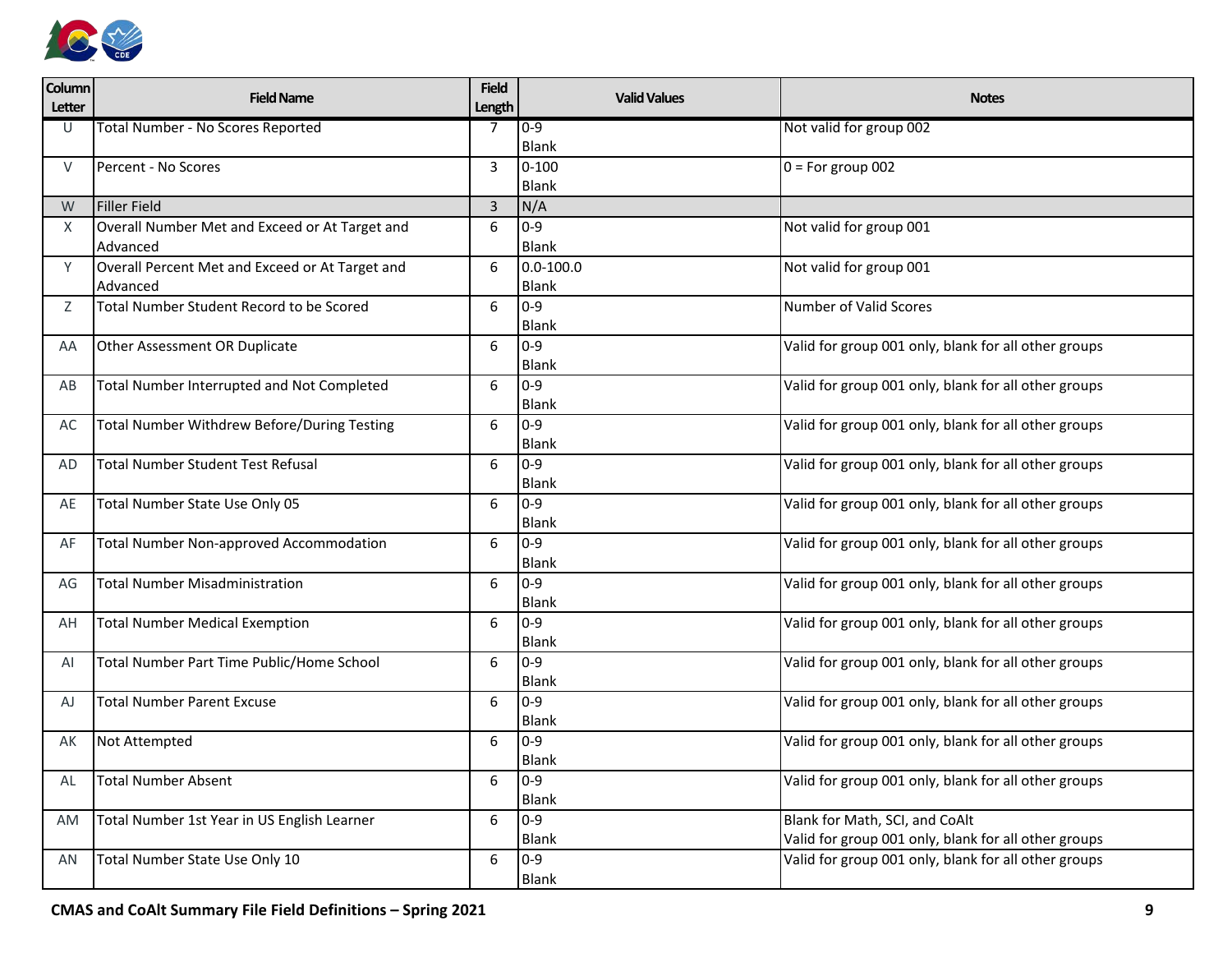

| <b>Column</b><br>Letter | <b>Field Name</b>                 | <b>Field</b><br>Length | <b>Valid Values</b> | <b>Notes</b>                                                      |
|-------------------------|-----------------------------------|------------------------|---------------------|-------------------------------------------------------------------|
| A <sub>O</sub>          | Total Number State Use Only 11    |                        | $ 0-9 $             | Used to indicate a student did not start or complete a test for a |
|                         |                                   |                        | <b>Blank</b>        | <b>ICOVID-related reason.</b>                                     |
|                         |                                   |                        |                     |                                                                   |
|                         |                                   |                        |                     | Valid for group 001 only, blank for all other groups              |
| AP                      | <b>Overall Standard Deviation</b> |                        | $10-9$              | <b>Blank for CoAlt</b>                                            |
|                         |                                   |                        | <b>Blank</b>        | Valid for group 002 only, blank for all other groups              |
| AQ                      | <b>IFiller Field</b>              |                        | N/A                 |                                                                   |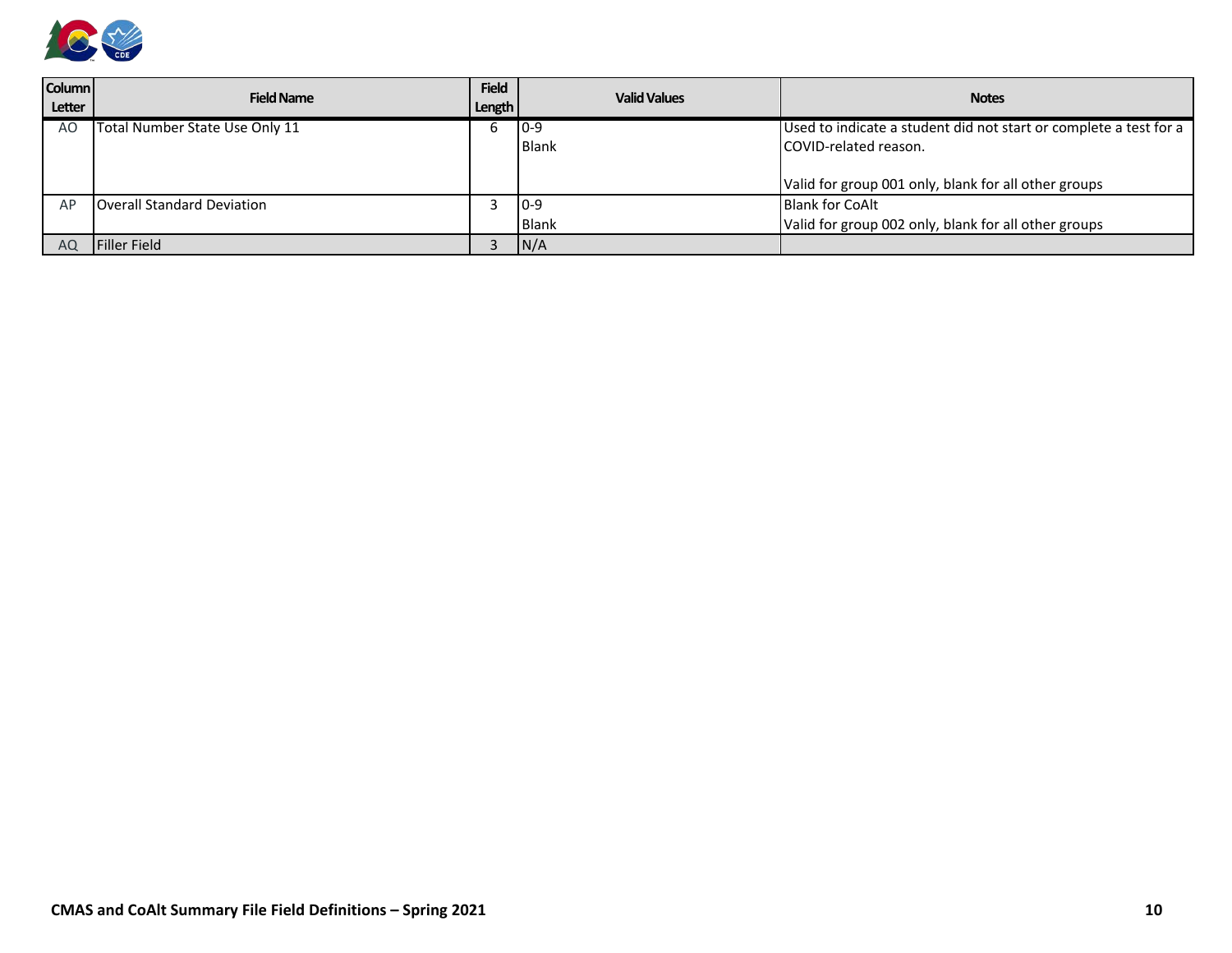

|               | <b>CMAS and CoAlt Science Fields</b>  |                |                     |                                                         |
|---------------|---------------------------------------|----------------|---------------------|---------------------------------------------------------|
| <b>Column</b> | <b>Field Name</b>                     | <b>Field</b>   | <b>Valid Values</b> | <b>Notes</b>                                            |
| Letter        |                                       | Length         |                     |                                                         |
| <b>AR</b>     | Standard 1 Mean Scale Score           | $\overline{3}$ | $0 - 9$             | <b>Blank for CoAlt</b>                                  |
|               |                                       |                | <b>Blank</b>        | Valid for group 002 only, blank for all other groups    |
|               |                                       |                |                     |                                                         |
|               |                                       |                |                     | SCI standard is Physical                                |
| AS            | Standard 2 Mean Scale Score           | 3              | $0 - 9$             | <b>Blank for CoAlt</b>                                  |
|               |                                       |                | <b>Blank</b>        | Valid for group 002 only, blank for all other groups    |
|               |                                       |                |                     |                                                         |
|               |                                       |                |                     | SCI standard is Life                                    |
| AT            | Standard 3 Mean Scale Score           | 3              | $0 - 9$             | <b>Blank for CoAlt</b>                                  |
|               |                                       |                | <b>Blank</b>        | Valid for group 002 only, blank for all other groups    |
|               |                                       |                |                     |                                                         |
|               | Standard 4 Mean Scale Score           | 3              | $0-9$               | SCI standard is Earth Systems<br><b>Blank for CoAlt</b> |
| AU            |                                       |                | <b>Blank</b>        | Valid for group 002 only, blank for all other groups    |
|               |                                       |                |                     |                                                         |
|               |                                       |                |                     | SCI standard is Scientific Investigation                |
| AV            | Standard 1 Percent Earned             | 3              | $0 - 100$           | <b>Blank for CMAS (Filler)</b>                          |
|               |                                       |                | <b>Blank</b>        | Valid for group 002 only, blank for all other groups    |
|               |                                       |                |                     |                                                         |
|               |                                       |                |                     | SCI standard is Physical                                |
| <b>AW</b>     | Standard 2 Percent Earned             | $\overline{3}$ | $0 - 100$           | <b>Blank for CMAS (Filler)</b>                          |
|               |                                       |                | <b>Blank</b>        | Valid for group 002 only, blank for all other groups    |
|               |                                       |                |                     |                                                         |
|               |                                       |                |                     | SS standard is Geography                                |
|               |                                       |                |                     | SCI standard is Life                                    |
| AX            | <b>Standard 3 Percent Earned</b>      | 3              | $0 - 100$           | <b>Blank for CMAS (Filler)</b>                          |
|               |                                       |                | <b>Blank</b>        | Valid for group 002 only, blank for all other groups    |
|               |                                       |                |                     | SCI standard is Earth Systems                           |
| AY            | Standard 4 Percent Earned             | 3              | $0 - 100$           | Blank for CMAS (Filler) and blank for CoAlt Science     |
|               |                                       |                | <b>Blank</b>        |                                                         |
| AZ            | Constructed Response Mean Scale Score | 3              | $0 - 9$             | <b>Blank for CoAlt</b>                                  |
|               |                                       |                | Blank               | Valid for group 002 only, blank for all other groups    |
| <b>BA</b>     | Filler                                | $\overline{3}$ | N/A                 |                                                         |
| <b>BB</b>     | Selected Response Mean Scale Score    | 3              | $0 - 9$             | <b>Blank for CoAlt</b>                                  |
|               |                                       |                | <b>Blank</b>        | Valid for group 002 only, blank for all other groups    |
| <b>BC</b>     | Filler                                | $\overline{3}$ | N/A                 |                                                         |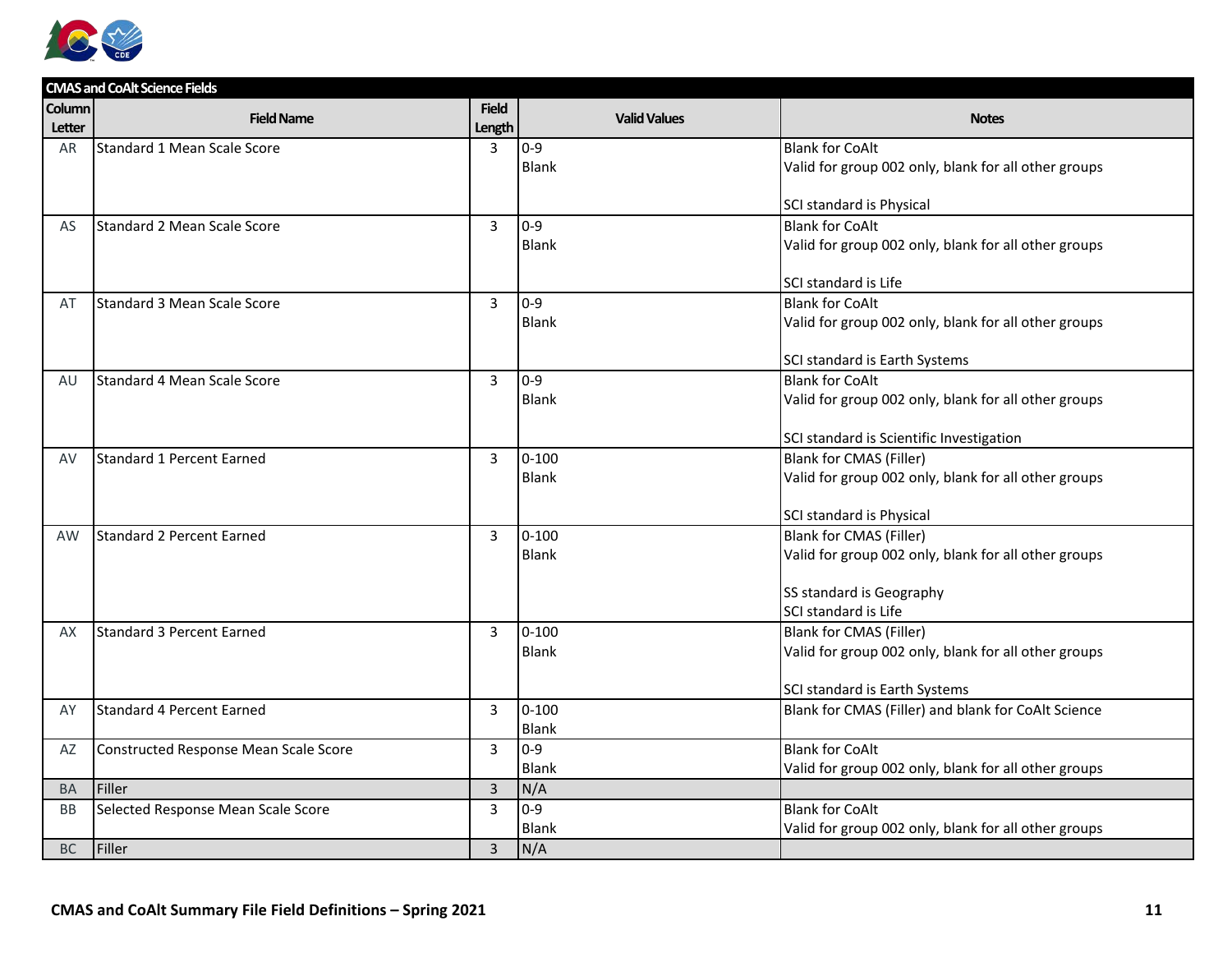

|               | <b>CMAS and CoAlt Science Fields</b>         |                |                     |                                                      |
|---------------|----------------------------------------------|----------------|---------------------|------------------------------------------------------|
| <b>Column</b> | <b>Field Name</b>                            | <b>Field</b>   | <b>Valid Values</b> | <b>Notes</b>                                         |
| <b>Letter</b> |                                              | Length         |                     |                                                      |
| <b>BD</b>     | <b>Standard 1 Number Performance Level 1</b> | 6              | $0 - 9$             | <b>Blank for CoAlt</b>                               |
|               |                                              |                | Blank               | Valid for group 002 only, blank for all other groups |
|               |                                              |                |                     |                                                      |
|               |                                              |                |                     | SCI standard is Physical                             |
| <b>BE</b>     | Standard 1 Percent Performance Level 1       | 3              | $0 - 100$           | <b>Blank for CoAlt</b>                               |
|               |                                              |                | <b>Blank</b>        | Valid for group 002 only, blank for all other groups |
| <b>BF</b>     | Standard 1 Number Performance Level 2        | 6              | $0 - 9$             | <b>Blank for CoAlt</b>                               |
|               |                                              |                | <b>Blank</b>        | Valid for group 002 only, blank for all other groups |
|               |                                              |                |                     |                                                      |
|               |                                              |                |                     | SCI standard is Physical                             |
| <b>BG</b>     | Standard 1 Percent Performance Level 2       | $\overline{3}$ | $0 - 100$           | <b>Blank for CoAlt</b>                               |
|               |                                              |                | Blank               | Valid for group 002 only, blank for all other groups |
| BH            | Standard 1 Number Performance Level 3        | 6              | $0 - 9$             | <b>Blank for CoAlt</b>                               |
|               |                                              |                | Blank               | Valid for group 002 only, blank for all other groups |
|               |                                              |                |                     |                                                      |
|               |                                              |                |                     | SCI standard is Physical                             |
| BI            | Standard 1 Percent Performance Level 3       | $\overline{3}$ | $0 - 100$           | <b>Blank for CoAlt</b>                               |
|               |                                              |                | Blank               | Valid for group 002 only, blank for all other groups |
| BJ.           | Standard 2 Number Performance Level 1        | 6              | $0 - 9$             | <b>Blank for CoAlt</b>                               |
|               |                                              |                | <b>Blank</b>        | Valid for group 002 only, blank for all other groups |
|               |                                              |                |                     |                                                      |
|               |                                              |                |                     | SCI standard is Life                                 |
| BK            | Standard 2 Percent Performance Level 1       | $\overline{3}$ | $0 - 100$           | <b>Blank for CoAlt</b>                               |
|               |                                              |                | <b>Blank</b>        | Valid for group 002 only, blank for all other groups |
| <b>BL</b>     | Standard 2 Number Performance Level 2        | 6              | $0 - 9$             | <b>Blank for CoAlt</b>                               |
|               |                                              |                | <b>Blank</b>        | Valid for group 002 only, blank for all other groups |
|               |                                              |                |                     |                                                      |
|               |                                              |                |                     | SCI standard is Life                                 |
| <b>BM</b>     | Standard 2 Percent Performance Level 2       | 3              | $0 - 100$           | <b>Blank for CoAlt</b>                               |
|               |                                              |                | Blank               | Valid for group 002 only, blank for all other groups |
| <b>BN</b>     | Standard 2 Number Performance Level 3        | 6              | $0 - 9$             | <b>Blank for CoAlt</b>                               |
|               |                                              |                | <b>Blank</b>        | Valid for group 002 only, blank for all other groups |
|               |                                              |                |                     |                                                      |
|               |                                              |                |                     | SCI standard is Life                                 |
| BO.           | Standard 2 Percent Performance Level 3       | 3              | $0 - 100$           | <b>Blank for CoAlt</b>                               |
|               |                                              |                | <b>Blank</b>        | Valid for group 002 only, blank for all other groups |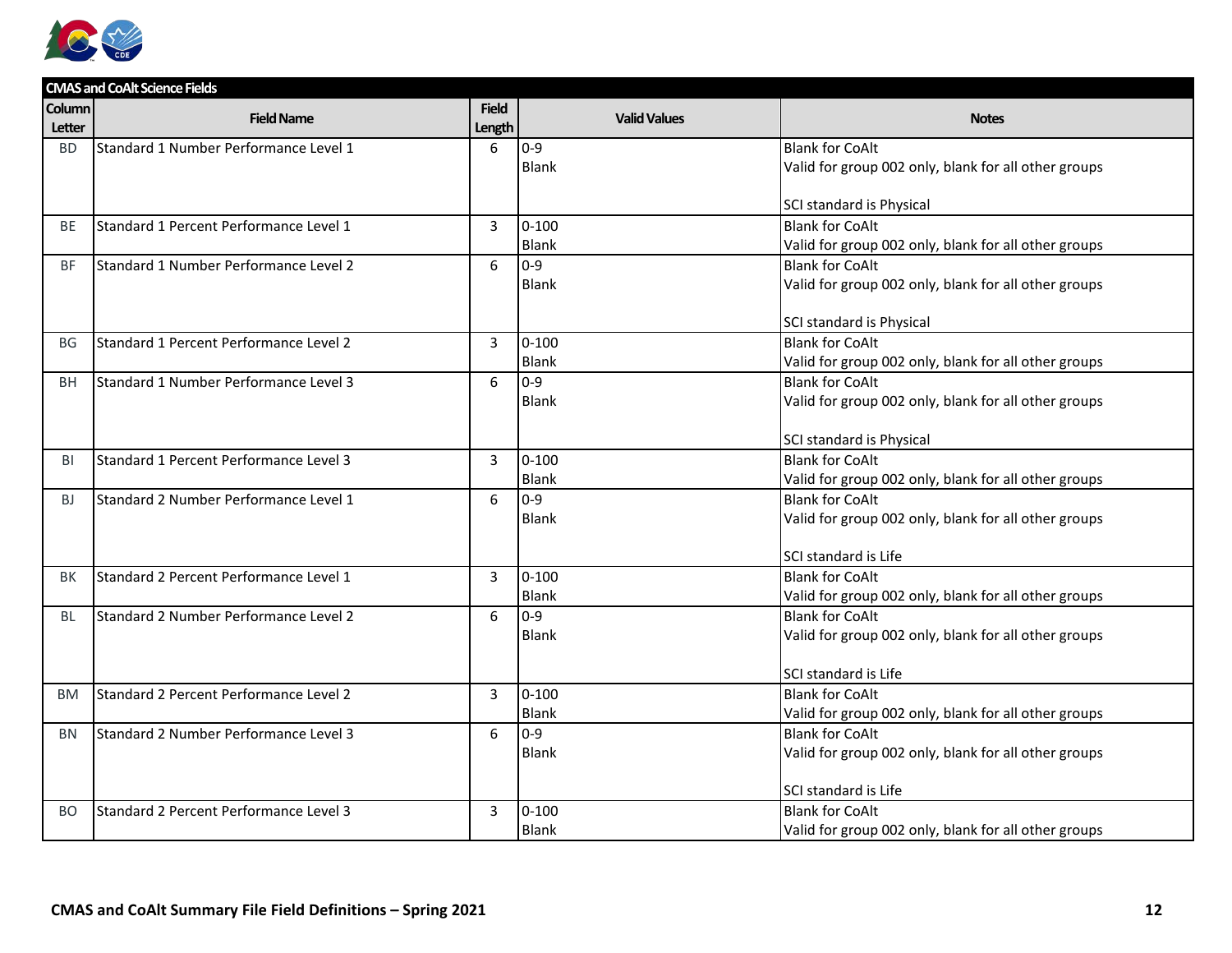

|           | <b>CMAS and CoAlt Science Fields</b>   |              |                     |                                                                    |
|-----------|----------------------------------------|--------------|---------------------|--------------------------------------------------------------------|
| Column    | <b>Field Name</b>                      | <b>Field</b> | <b>Valid Values</b> | <b>Notes</b>                                                       |
| Letter    |                                        | Length       |                     |                                                                    |
| <b>BP</b> | Standard 3 Number Performance Level 1  | 6            | $0 - 9$             | <b>Blank for CoAlt</b>                                             |
|           |                                        |              | <b>Blank</b>        | Valid for group 002 only, blank for all other groups               |
|           |                                        |              |                     |                                                                    |
|           |                                        |              |                     | SCI standard is Earth Systems                                      |
| BQ        | Standard 3 Percent Performance Level 1 | 3            | $0 - 100$           | <b>Blank for CoAlt</b>                                             |
|           |                                        |              | <b>Blank</b>        | Valid for group 002 only, blank for all other groups               |
| <b>BR</b> | Standard 3 Number Performance Level 2  | 6            | $0 - 9$             | <b>Blank for CoAlt</b>                                             |
|           |                                        |              | Blank               | Valid for group 002 only, blank for all other groups               |
|           |                                        |              |                     |                                                                    |
|           |                                        |              |                     | SS standard is Economics                                           |
|           |                                        |              |                     | SCI standard is Earth Systems                                      |
| <b>BS</b> | Standard 3 Percent Performance Level 2 | 3            | $0 - 100$           | <b>Blank for CoAlt</b>                                             |
|           |                                        |              | <b>Blank</b>        | Valid for group 002 only, blank for all other groups               |
| <b>BT</b> | Standard 3 Number Proficiency Level 3  | 6            | $0 - 9$             | <b>Blank for CoAlt</b>                                             |
|           |                                        |              | <b>Blank</b>        | Valid for group 002 only, blank for all other groups               |
|           |                                        |              |                     |                                                                    |
|           |                                        |              |                     | SCI standard is Earth Systems                                      |
| <b>BU</b> | Standard 3 Percent Performance Level 3 | 3            | $0 - 100$           | <b>Blank for CoAlt</b>                                             |
|           |                                        |              | <b>Blank</b>        | Valid for group 002 only, blank for all other groups               |
| <b>BV</b> | Standard 4 Number Performance Level 1  | 6            | $0 - 9$             | <b>Blank for CoAlt</b>                                             |
|           |                                        |              | <b>Blank</b>        | Valid for group 002 only, blank for all other groups               |
|           |                                        |              |                     |                                                                    |
|           |                                        |              |                     | SCI standard is Scientific Investigation                           |
| <b>BW</b> | Standard 4 Percent Performance Level 1 | 3            | $0 - 100$           | <b>Blank for CoAlt</b>                                             |
|           |                                        |              | <b>Blank</b>        | Valid for group 002 only, blank for all other groups               |
| <b>BX</b> | Standard 4 Number Performance Level 2  | 6            | $0 - 9$             | <b>Blank for CoAlt</b>                                             |
|           |                                        |              | <b>Blank</b>        | Valid for group 002 only, blank for all other groups               |
|           |                                        |              |                     |                                                                    |
|           | Standard 4 Percent Performance Level 2 |              | $0 - 100$           | SCI standard is Scientific Investigation<br><b>Blank for CoAlt</b> |
| BY        |                                        | 3            | <b>Blank</b>        |                                                                    |
|           |                                        |              |                     | Valid for group 002 only, blank for all other groups               |
| <b>BZ</b> | Standard 4 Number Performance Level 3  | 6            | $0 - 9$             | <b>Blank for CoAlt</b>                                             |
|           |                                        |              | <b>Blank</b>        | Valid for group 002 only, blank for all other groups               |
|           |                                        |              |                     | SCI standard is Scientific Investigation                           |
| <b>CA</b> | Standard 4 Percent Performance Level 3 | 3            | $0 - 100$           | <b>Blank for CoAlt</b>                                             |
|           |                                        |              | <b>Blank</b>        |                                                                    |
|           |                                        |              |                     | Valid for group 002 only, blank for all other groups               |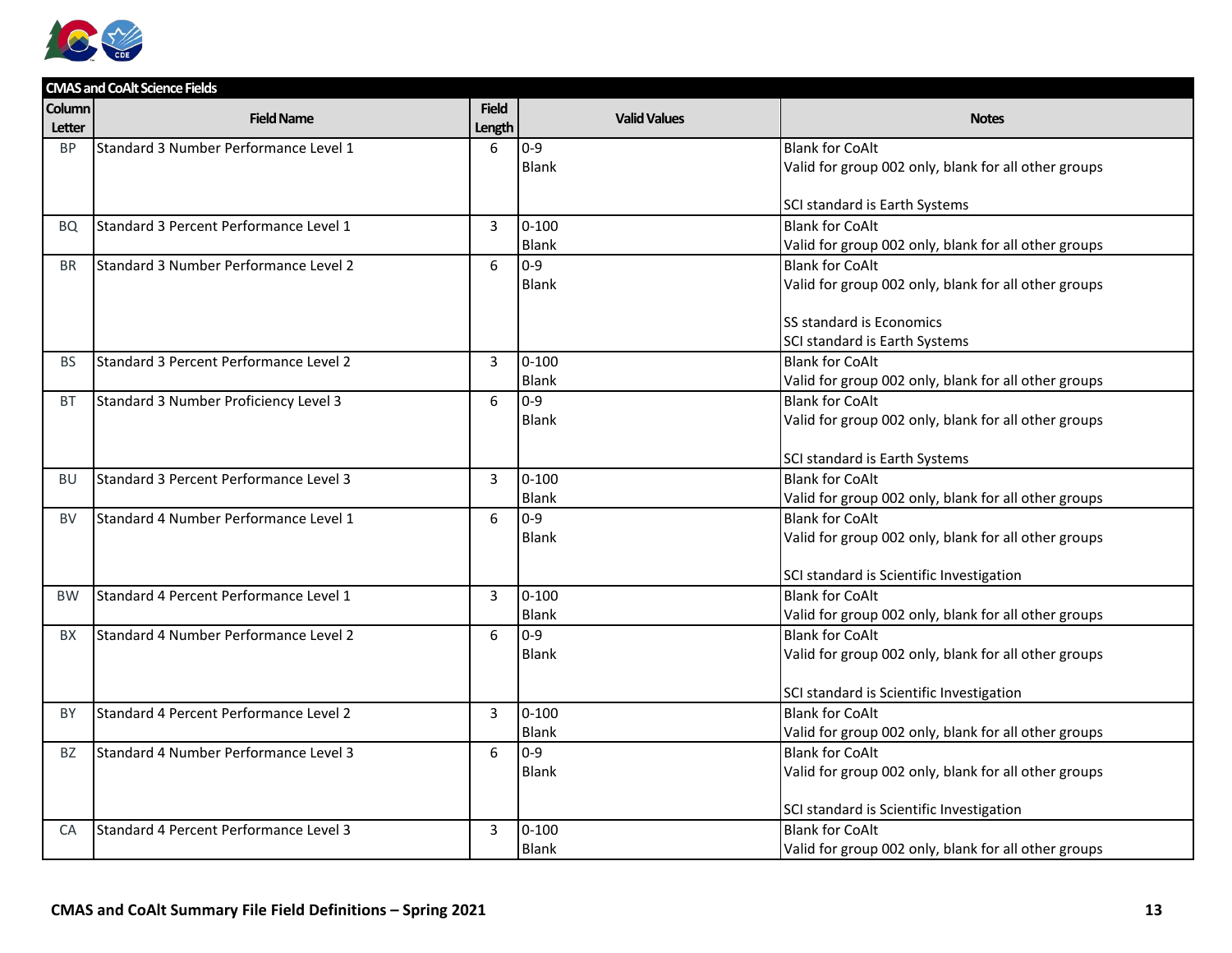

|               | <b>CMAS and CoAlt Science Fields</b> |                |                     |                                                      |
|---------------|--------------------------------------|----------------|---------------------|------------------------------------------------------|
| Column        | <b>Field Name</b>                    | <b>Field</b>   | <b>Valid Values</b> | <b>Notes</b>                                         |
| Letter        |                                      | Length         |                     |                                                      |
| <b>CB</b>     | Standard 1 PGC 1 Percent Earned      | 3              | $0 - 100$           | <b>Blank for CoAlt</b>                               |
|               |                                      |                | <b>Blank</b>        | Valid for group 002 only, blank for all other groups |
| <sub>CC</sub> | Standard 1 PGC 2 Percent Earned      | $\overline{3}$ | $0 - 100$           | <b>Blank for CoAlt</b>                               |
|               |                                      |                | <b>Blank</b>        | Valid for group 002 only, blank for all other groups |
| <b>CD</b>     | Standard 1 PGC 3 Percent Earned      | 3              | $0 - 100$           | <b>Blank for CoAlt</b>                               |
|               |                                      |                | Blank               | Valid for group 002 only, blank for all other groups |
| <b>CE</b>     | <b>Filler Field</b>                  | 6              | N/A                 |                                                      |
| <b>CF</b>     | Standard 2 PGC 1 Percent Earned      | 3              | $0 - 100$           | <b>Blank for CoAlt</b>                               |
|               |                                      |                | <b>Blank</b>        | Valid for group 002 only, blank for all other groups |
| CG            | Standard 2 PGC 2 Percent Earned      | 3              | $0 - 100$           | <b>Blank for CoAlt</b>                               |
|               |                                      |                | <b>Blank</b>        | Valid for group 002 only, blank for all other groups |
| <b>CH</b>     | Standard 2 PGC 3 Percent Earned      | 3              | $0 - 100$           | <b>Blank for CoAlt</b>                               |
|               |                                      |                | <b>Blank</b>        | Valid for group 002 only, blank for all other groups |
| <sup>C</sup>  | Standard 2 PGC 4 Percent Earned      | 3              | $0 - 100$           | <b>Blank for CoAlt</b>                               |
|               |                                      |                | Blank               | Valid for group 002 only, blank for all other groups |
| CJ            | Standard 3 PGC 1 Percent Earned      | $\overline{3}$ | $0 - 100$           | <b>Blank for CoAlt</b>                               |
|               |                                      |                | Blank               | Valid for group 002 only, blank for all other groups |
| <b>CK</b>     | Standard 3 PGC 2 Percent Earned      | 3              | $0 - 100$           | <b>Blank for CoAlt</b>                               |
|               |                                      |                | Blank               | Valid for group 002 only, blank for all other groups |
| <b>CL</b>     | Standard 3 PGC 3 Percent Earned      | 3              | $0 - 100$           | <b>Blank for CoAlt</b>                               |
|               |                                      |                | <b>Blank</b>        | Valid for group 002 only, blank for all other groups |
| <b>CM</b>     | <b>Filler Field</b>                  | 6              | N/A                 |                                                      |
| <b>CN</b>     | Standard 4 PGC 1 Percent Earned      | $\overline{3}$ | $0 - 100$           | <b>Blank for CoAlt</b>                               |
|               |                                      |                | <b>Blank</b>        | Valid for group 002 only, blank for all other groups |
| CO.           | Standard 4 PGC 2 Percent Earned      | 3              | $0 - 100$           | <b>Blank for CoAlt</b>                               |
|               |                                      |                | Blank               | Valid for group 002 only, blank for all other groups |
| <b>CP</b>     | <b>Filler Field</b>                  | 12             | N/A                 |                                                      |
| CQ            | Standard 1 GLE 1 Percent Earned      | 3              | $0 - 100$           | <b>Blank for CoAlt</b>                               |
|               |                                      |                | <b>Blank</b>        | Valid for group 002 only, blank for all other groups |
| <b>CR</b>     | Standard 1 GLE 2 Percent Earned      | 3              | $0 - 100$           | <b>Blank for CoAlt</b>                               |
|               |                                      |                | Blank               | Valid for group 002 only, blank for all other groups |
| <b>CS</b>     | Standard 1 GLE 3 Percent Earned      | 3              | $0 - 100$           | <b>Blank for CoAlt</b>                               |
|               |                                      |                | Blank               | Valid for group 002 only, blank for all other groups |
| <b>CT</b>     | Standard 1 GLE 4 Percent Earned      | $\overline{3}$ | $0 - 100$           | <b>Blank for CoAlt</b>                               |
|               |                                      |                | Blank               | Valid for group 002 only, blank for all other groups |
| CU            | Standard 1 GLE 5 Percent Earned      | 3              | $0 - 100$           | <b>Blank for CoAlt</b>                               |
|               |                                      |                | <b>Blank</b>        | Valid for group 002 only, blank for all other groups |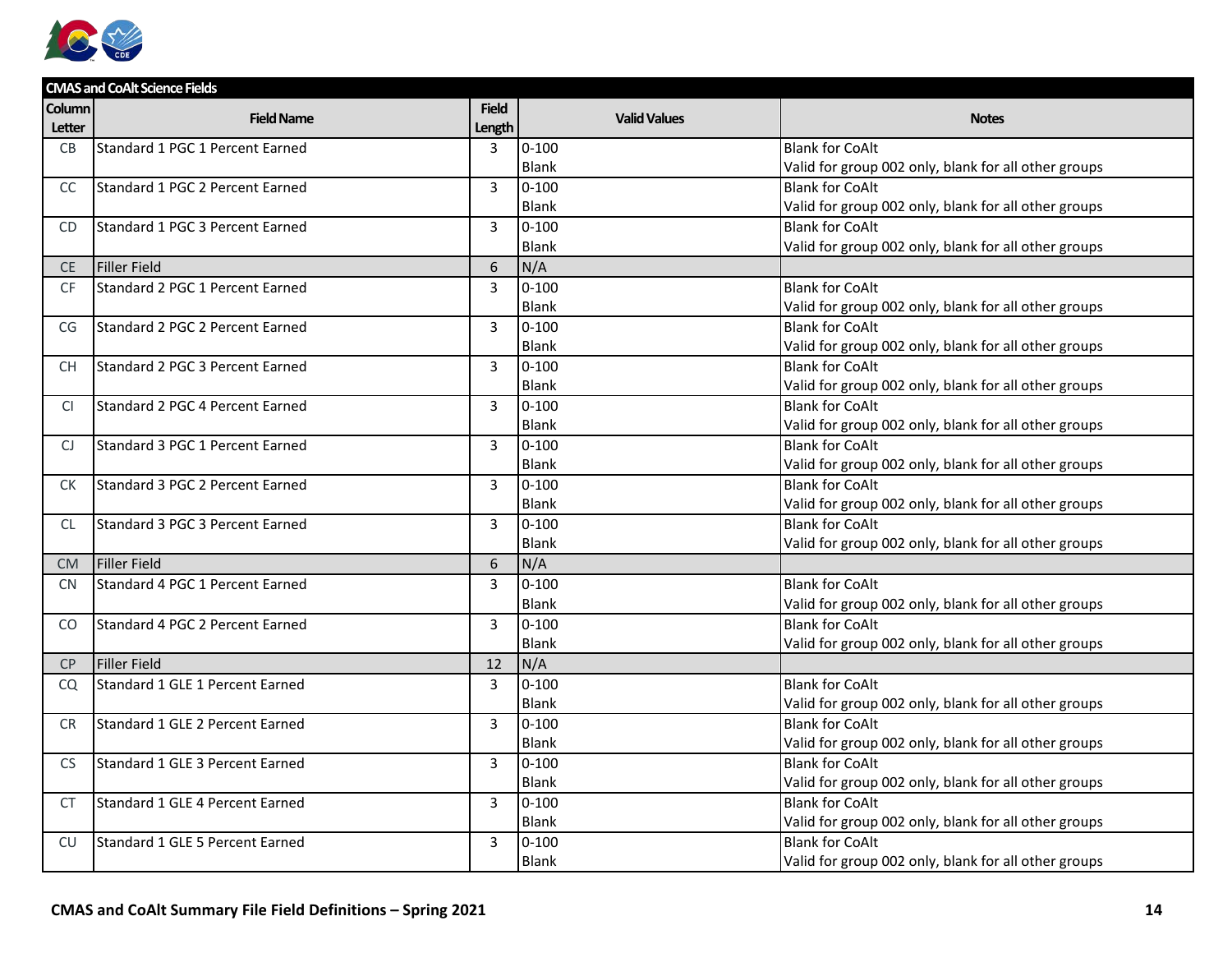

|           | <b>CMAS and CoAlt Science Fields</b> |                |                     |                                                      |  |  |  |
|-----------|--------------------------------------|----------------|---------------------|------------------------------------------------------|--|--|--|
| Column    | <b>Field Name</b>                    | <b>Field</b>   | <b>Valid Values</b> | <b>Notes</b>                                         |  |  |  |
| Letter    |                                      | Length         |                     |                                                      |  |  |  |
| CV        | Standard 1 GLE 6 Percent Earned      | 3              | $0 - 100$           | <b>Blank for CoAlt</b>                               |  |  |  |
|           |                                      |                | <b>Blank</b>        | Valid for group 002 only, blank for all other groups |  |  |  |
| <b>CW</b> | Standard 2 GLE 1 Percent Earned      | $\overline{3}$ | $0 - 100$           | <b>Blank for CoAlt</b>                               |  |  |  |
|           |                                      |                | <b>Blank</b>        | Valid for group 002 only, blank for all other groups |  |  |  |
| <b>CX</b> | Standard 2 GLE 2 Percent Earned      | 3              | $0 - 100$           | <b>Blank for CoAlt</b>                               |  |  |  |
|           |                                      |                | <b>Blank</b>        | Valid for group 002 only, blank for all other groups |  |  |  |
| CY.       | Standard 2 GLE 3 Percent Earned      | 3              | $0 - 100$           | <b>Blank for CoAlt</b>                               |  |  |  |
|           |                                      |                | <b>Blank</b>        | Valid for group 002 only, blank for all other groups |  |  |  |
| CZ.       | Standard 2 GLE 4 Percent Earned      | 3              | $0 - 100$           | <b>Blank for CoAlt</b>                               |  |  |  |
|           |                                      |                | <b>Blank</b>        | Valid for group 002 only, blank for all other groups |  |  |  |
| DA        | Standard 2 GLE 5 Percent Earned      | 3              | $0 - 100$           | <b>Blank for CoAlt</b>                               |  |  |  |
|           |                                      |                | <b>Blank</b>        | Valid for group 002 only, blank for all other groups |  |  |  |
| DB        | Standard 2 GLE 6 Percent Earned      | 3              | $0 - 100$           | <b>Blank for CoAlt</b>                               |  |  |  |
|           |                                      |                | <b>Blank</b>        | Valid for group 002 only, blank for all other groups |  |  |  |
| DC        | Standard 2 GLE 7 Percent Earned      | 3              | $0 - 100$           | <b>Blank for CoAlt</b>                               |  |  |  |
|           |                                      |                | <b>Blank</b>        | Valid for group 002 only, blank for all other groups |  |  |  |
| DC        | Standard 2 GLE 8 Percent Earned      | $\overline{3}$ | $0 - 100$           | <b>Blank for CoAlt</b>                               |  |  |  |
|           |                                      |                | Blank               | Valid for group 002 only, blank for all other groups |  |  |  |
| DE        | Standard 2 GLE 9 Percent Earned      | $\overline{3}$ | $0 - 100$           | <b>Blank for CoAlt</b>                               |  |  |  |
|           |                                      |                | <b>Blank</b>        | Valid for group 002 only, blank for all other groups |  |  |  |
| DF        | Standard 3 GLE 1 Percent Earned      | 3              | $0 - 100$           | <b>Blank for CoAlt</b>                               |  |  |  |
|           |                                      |                | <b>Blank</b>        | Valid for group 002 only, blank for all other groups |  |  |  |
| DG        | Standard 3 GLE 2 Percent Earned      | $\overline{3}$ | $0 - 100$           | <b>Blank for CoAlt</b>                               |  |  |  |
|           |                                      |                | <b>Blank</b>        | Valid for group 002 only, blank for all other groups |  |  |  |
| <b>DH</b> | Standard 3 GLE 3 Percent Earned      | 3              | $0 - 100$           | <b>Blank for CoAlt</b>                               |  |  |  |
|           |                                      |                | <b>Blank</b>        | Valid for group 002 only, blank for all other groups |  |  |  |
| DI        | Standard 3 GLE 4 Percent Earned      | $\overline{3}$ | $0 - 100$           | <b>Blank for CoAlt</b>                               |  |  |  |
|           |                                      |                | <b>Blank</b>        | Valid for group 002 only, blank for all other groups |  |  |  |
| DJ        | Standard 3 GLE 5 Percent Earned      | 3              | $0 - 100$           | <b>Blank for CoAlt</b>                               |  |  |  |
|           |                                      |                | <b>Blank</b>        | Valid for group 002 only, blank for all other groups |  |  |  |
| DK.       | Standard 3 GLE 6 Percent Earned      | 3              | $0 - 100$           | <b>Blank for CoAlt</b>                               |  |  |  |
|           |                                      |                | <b>Blank</b>        | Valid for group 002 only, blank for all other groups |  |  |  |
| DL.       | Standard 3 GLE 7 Percent Earned      | $\overline{3}$ | $0 - 100$           | <b>Blank for CoAlt</b>                               |  |  |  |
|           |                                      |                | <b>Blank</b>        | Valid for group 002 only, blank for all other groups |  |  |  |
| <b>DM</b> | Standard 4 GLE 1 Percent Earned      | 3              | $0 - 100$           | <b>Blank for CoAlt</b>                               |  |  |  |
|           |                                      |                | Blank               | Valid for group 002 only, blank for all other groups |  |  |  |
| DN        | Standard 4 GLE 2 Percent Earned      | 3              | $0 - 100$           | <b>Blank for CoAlt</b>                               |  |  |  |
|           |                                      |                | <b>Blank</b>        | Valid for group 002 only, blank for all other groups |  |  |  |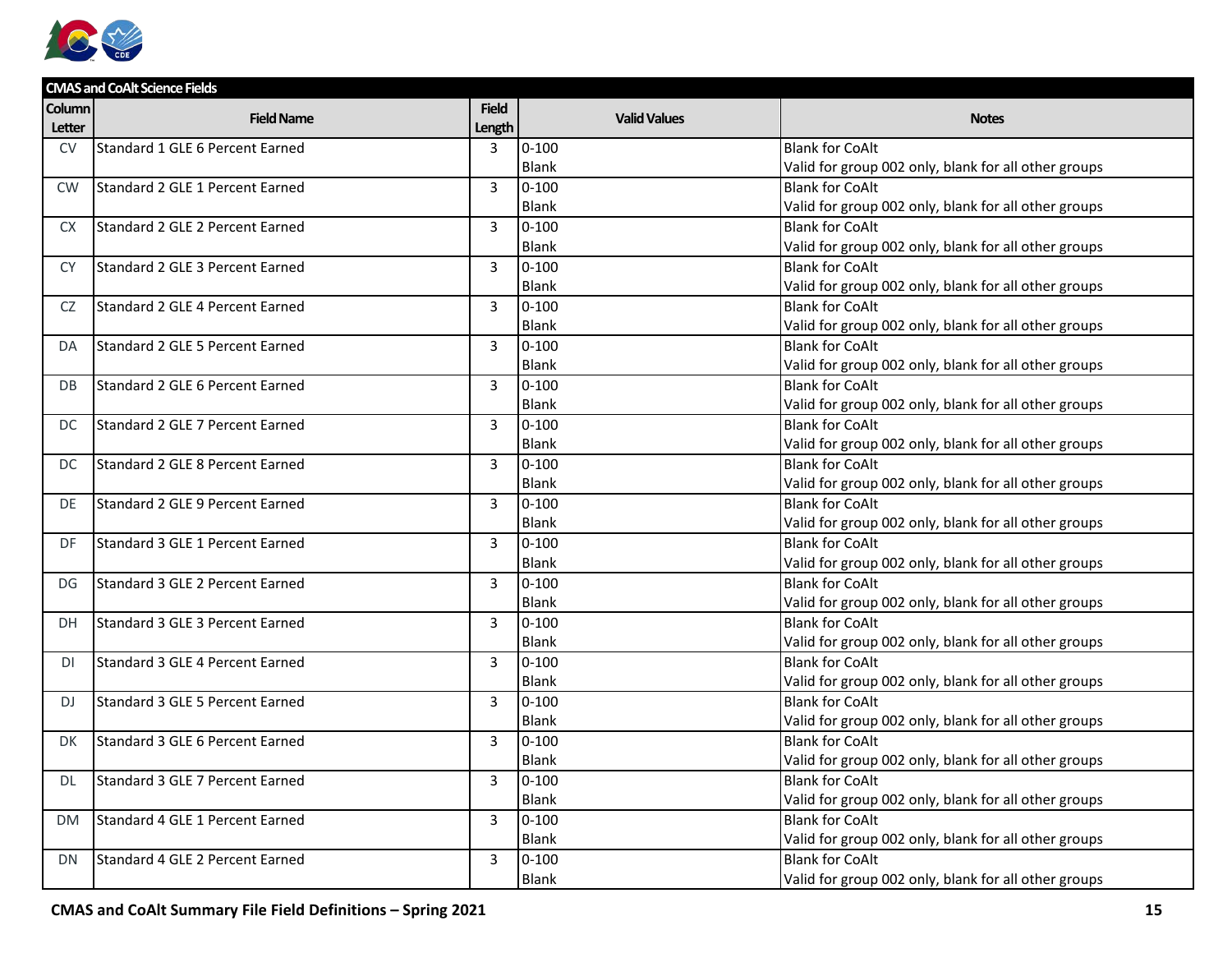

|           | <b>CMAS and CoAlt Science Fields</b> |                |                     |                                                      |  |  |
|-----------|--------------------------------------|----------------|---------------------|------------------------------------------------------|--|--|
| Column    | <b>Field Name</b>                    | <b>Field</b>   | <b>Valid Values</b> | <b>Notes</b>                                         |  |  |
| Letter    |                                      | Length         |                     |                                                      |  |  |
| DO.       | Standard 4 GLE 3 Percent Earned      | 3              | $0 - 100$           | <b>Blank for CoAlt</b>                               |  |  |
|           |                                      |                | <b>Blank</b>        | Valid for group 002 only, blank for all other groups |  |  |
| <b>DP</b> | <b>Filler Field</b>                  | 9              | N/A                 |                                                      |  |  |
| <b>DQ</b> | Standard 1 GLE 1 EOa Percent Earned  | 3              | $0 - 100$           | <b>Blank for CoAlt</b>                               |  |  |
|           |                                      |                | Blank               | Valid for group 002 only, blank for all other groups |  |  |
| DR.       | Standard 1 GLE 1 EOb Percent Earned  | 3              | $0 - 100$           | <b>Blank for CoAlt</b>                               |  |  |
|           |                                      |                | <b>Blank</b>        | Valid for group 002 only, blank for all other groups |  |  |
| <b>DS</b> | Standard 1 GLE 1 EOc Percent Earned  | $\overline{3}$ | $0 - 100$           | <b>Blank for CoAlt</b>                               |  |  |
|           |                                      |                | <b>Blank</b>        | Valid for group 002 only, blank for all other groups |  |  |
| DT        | Standard 1 GLE 1 EOd Percent Earned  | 3              | $0 - 100$           | <b>Blank for CoAlt</b>                               |  |  |
|           |                                      |                | <b>Blank</b>        | Valid for group 002 only, blank for all other groups |  |  |
| DU        | Standard 1 GLE 1 EOe Percent Earned  | 3              | $0 - 100$           | <b>Blank for CoAlt</b>                               |  |  |
|           |                                      |                | <b>Blank</b>        | Valid for group 002 only, blank for all other groups |  |  |
| <b>DV</b> | <b>Filler Field</b>                  | 9              | N/A                 |                                                      |  |  |
| <b>DW</b> | Standard 1 GLE 2 EOa Percent Earned  | $\overline{3}$ | $0 - 100$           | <b>Blank for CoAlt</b>                               |  |  |
|           |                                      |                | <b>Blank</b>        | Valid for group 002 only, blank for all other groups |  |  |
| <b>DX</b> | Standard 1 GLE 2 EOb Percent Earned  | $\overline{3}$ | $0 - 100$           | <b>Blank for CoAlt</b>                               |  |  |
|           |                                      |                | <b>Blank</b>        | Valid for group 002 only, blank for all other groups |  |  |
| DY        | Standard 1 GLE 2 EOc Percent Earned  | $\overline{3}$ | $0 - 100$           | <b>Blank for CoAlt</b>                               |  |  |
|           |                                      |                | <b>Blank</b>        | Valid for group 002 only, blank for all other groups |  |  |
| DZ.       | Standard 1 GLE 2 EOd Percent Earned  | 3              | $0 - 100$           | <b>Blank for CoAlt</b>                               |  |  |
|           |                                      |                | Blank               | Valid for group 002 only, blank for all other groups |  |  |
| EA        | Standard 1 GLE 2 EOe Percent Earned  | $\overline{3}$ | $0 - 100$           | <b>Blank for CoAlt</b>                               |  |  |
|           |                                      |                | Blank               | Valid for group 002 only, blank for all other groups |  |  |
| EB        | Standard 1 GLE 2 EOf Percent Earned  | $\overline{3}$ | $0 - 100$           | <b>Blank for CoAlt</b>                               |  |  |
|           |                                      |                | Blank               | Valid for group 002 only, blank for all other groups |  |  |
| EC        | Standard 1 GLE 2 EOg Percent Earned  | $\overline{3}$ | $0 - 100$           | <b>Blank for CoAlt</b>                               |  |  |
|           |                                      |                | <b>Blank</b>        | Valid for group 002 only, blank for all other groups |  |  |
| <b>ED</b> | Standard 1 GLE 2 EOh Percent Earned  | $\overline{3}$ | $0 - 100$           | <b>Blank for CoAlt</b>                               |  |  |
|           |                                      |                | <b>Blank</b>        | Valid for group 002 only, blank for all other groups |  |  |
| EE.       | <b>Filler Field</b>                  | 12             | N/A                 |                                                      |  |  |
| EF        | Standard 1 GLE 3 EOa Percent Earned  | 3              | $0 - 100$           | <b>Blank for CoAlt</b>                               |  |  |
|           |                                      |                | <b>Blank</b>        | Valid for group 002 only, blank for all other groups |  |  |
| EG        | Standard 1 GLE 3 EOb Percent Earned  | 3              | $0 - 100$           | <b>Blank for CoAlt</b>                               |  |  |
|           |                                      |                | Blank               | Valid for group 002 only, blank for all other groups |  |  |
| EH        | Standard 1 GLE 3 EOc Percent Earned  | 3              | $0 - 100$           | <b>Blank for CoAlt</b>                               |  |  |
|           |                                      |                | <b>Blank</b>        | Valid for group 002 only, blank for all other groups |  |  |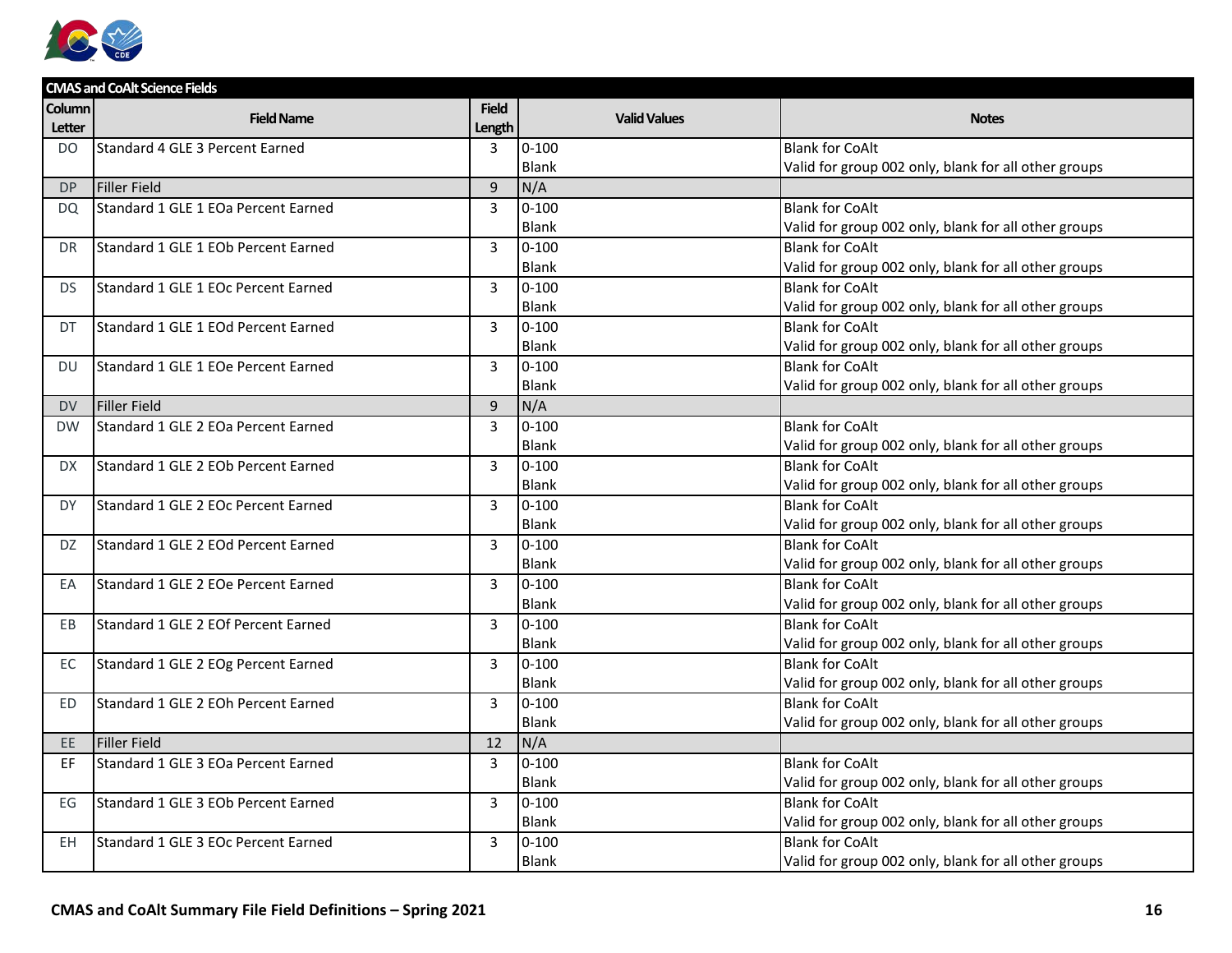

|               | <b>CMAS and CoAlt Science Fields</b> |                |                     |                                                      |  |  |  |
|---------------|--------------------------------------|----------------|---------------------|------------------------------------------------------|--|--|--|
| Column        | <b>Field Name</b>                    | <b>Field</b>   | <b>Valid Values</b> | <b>Notes</b>                                         |  |  |  |
| <b>Letter</b> |                                      | Length         |                     |                                                      |  |  |  |
| EI            | Standard 1 GLE 3 EOd Percent Earned  | $\overline{3}$ | $0 - 100$           | <b>Blank for CoAlt</b>                               |  |  |  |
|               |                                      |                | <b>Blank</b>        | Valid for group 002 only, blank for all other groups |  |  |  |
| EJ.           | Standard 1 GLE 3 EOe Percent Earned  | $\mathbf{3}$   | $0 - 100$           | <b>Blank for CoAlt</b>                               |  |  |  |
|               |                                      |                | <b>Blank</b>        | Valid for group 002 only, blank for all other groups |  |  |  |
| EK            | Standard 1 GLE 3 EOf Percent Earned  | $\overline{3}$ | $0 - 100$           | <b>Blank for CoAlt</b>                               |  |  |  |
|               |                                      |                | <b>Blank</b>        | Valid for group 002 only, blank for all other groups |  |  |  |
| EL.           | <b>Filler Field</b>                  | 6              | N/A                 |                                                      |  |  |  |
| <b>EM</b>     | Standard 1 GLE 4 EOa Percent Earned  | 3              | $0 - 100$           | <b>Blank for CoAlt</b>                               |  |  |  |
|               |                                      |                | Blank               | Valid for group 002 only, blank for all other groups |  |  |  |
| EN            | Standard 1 GLE 4 EOb Percent Earned  | 3              | $0 - 100$           | <b>Blank for CoAlt</b>                               |  |  |  |
|               |                                      |                | <b>Blank</b>        | Valid for group 002 only, blank for all other groups |  |  |  |
| EO            | Standard 1 GLE 4 EOc Percent Earned  | 3              | $0 - 100$           | <b>Blank for CoAlt</b>                               |  |  |  |
|               |                                      |                | <b>Blank</b>        | Valid for group 002 only, blank for all other groups |  |  |  |
| EP            | Standard 1 GLE 4 EOd Percent Earned  | 3              | $0 - 100$           | <b>Blank for CoAlt</b>                               |  |  |  |
|               |                                      |                | <b>Blank</b>        | Valid for group 002 only, blank for all other groups |  |  |  |
| EQ            | Standard 1 GLE 4 EOe Percent Earned  | $\overline{3}$ | $0 - 100$           | <b>Blank for CoAlt</b>                               |  |  |  |
|               |                                      |                | <b>Blank</b>        | Valid for group 002 only, blank for all other groups |  |  |  |
| <b>ER</b>     | <b>Filler Field</b>                  | 6              | N/A                 |                                                      |  |  |  |
| ES            | Standard 1 GLE 5 EOa Percent Earned  | 3              | $0 - 100$           | <b>Blank for CoAlt</b>                               |  |  |  |
|               |                                      |                | <b>Blank</b>        | Valid for group 002 only, blank for all other groups |  |  |  |
| ET.           | Standard 1 GLE 5 EOb Percent Earned  | 3              | $0 - 100$           | <b>Blank for CoAlt</b>                               |  |  |  |
|               |                                      |                | Blank               | Valid for group 002 only, blank for all other groups |  |  |  |
| EU            | Standard 1 GLE 5 EOc Percent Earned  | $\overline{3}$ | $0 - 100$           | <b>Blank for CoAlt</b>                               |  |  |  |
|               |                                      |                | <b>Blank</b>        | Valid for group 002 only, blank for all other groups |  |  |  |
| EV            | Standard 1 GLE 5 EOd Percent Earned  | 3              | $0 - 100$           | <b>Blank for CoAlt</b>                               |  |  |  |
|               |                                      |                | Blank               | Valid for group 002 only, blank for all other groups |  |  |  |
| <b>EW</b>     | <b>Filler Field</b>                  | 12             | N/A                 |                                                      |  |  |  |
| EX            | Standard 1 GLE 6 EOa Percent Earned  | $\overline{3}$ | $0 - 100$           | <b>Blank for CoAlt</b>                               |  |  |  |
|               |                                      |                | <b>Blank</b>        | Valid for group 002 only, blank for all other groups |  |  |  |
| EY.           | Standard 1 GLE 6 EOb Percent Earned  | 3              | $0 - 100$           | <b>Blank for CoAlt</b>                               |  |  |  |
|               |                                      |                | Blank               | Valid for group 002 only, blank for all other groups |  |  |  |
| EZ            | Standard 1 GLE 6 EOc Percent Earned  | 3              | $0 - 100$           | <b>Blank for CoAlt</b>                               |  |  |  |
|               |                                      |                | Blank               | Valid for group 002 only, blank for all other groups |  |  |  |
| FA            | Standard 1 GLE 6 EOd Percent Earned  | $\overline{3}$ | $0 - 100$           | <b>Blank for CoAlt</b>                               |  |  |  |
|               |                                      |                | <b>Blank</b>        | Valid for group 002 only, blank for all other groups |  |  |  |
| <b>FB</b>     | Standard 1 GLE 6 EOe Percent Earned  | 3              | $0 - 100$           | <b>Blank for CoAlt</b>                               |  |  |  |
|               |                                      |                | <b>Blank</b>        | Valid for group 002 only, blank for all other groups |  |  |  |
| FC            | <b>Filler Field</b>                  | 6              | N/A                 |                                                      |  |  |  |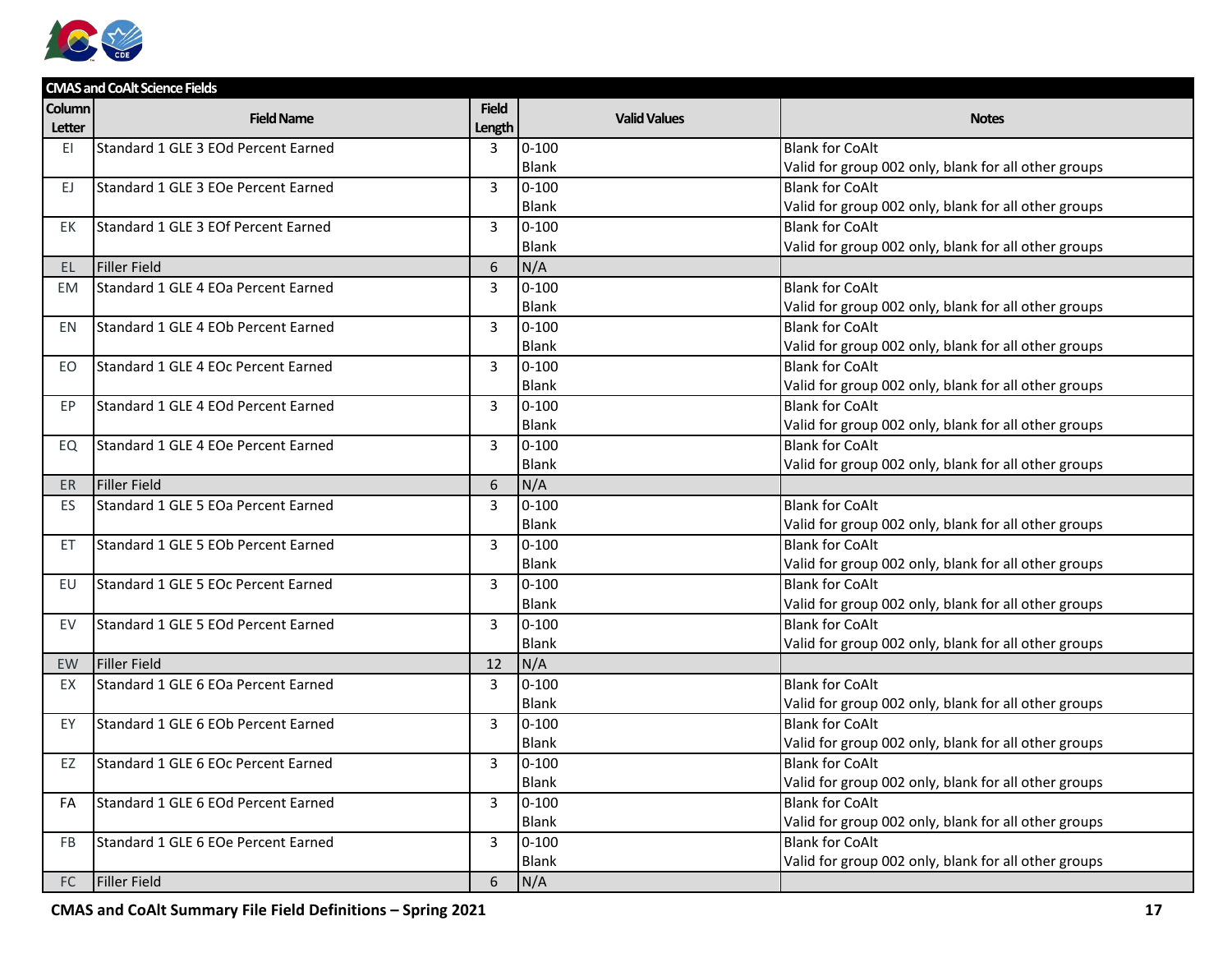

|           | <b>CMAS and CoAlt Science Fields</b> |                |                     |                                                      |
|-----------|--------------------------------------|----------------|---------------------|------------------------------------------------------|
| Column    | <b>Field Name</b>                    | <b>Field</b>   | <b>Valid Values</b> | <b>Notes</b>                                         |
| Letter    |                                      | Length         |                     |                                                      |
| <b>FD</b> | Standard 2 GLE 1 EOa Percent Earned  | $\overline{3}$ | $0 - 100$           | <b>Blank for CoAlt</b>                               |
|           |                                      |                | <b>Blank</b>        | Valid for group 002 only, blank for all other groups |
| FE.       | Standard 2 GLE 1 EOb Percent Earned  | 3              | $0 - 100$           | <b>Blank for CoAlt</b>                               |
|           |                                      |                | <b>Blank</b>        | Valid for group 002 only, blank for all other groups |
| FF        | Standard 2 GLE 1 EOc Percent Earned  | $\overline{3}$ | $0 - 100$           | <b>Blank for CoAlt</b>                               |
|           |                                      |                | <b>Blank</b>        | Valid for group 002 only, blank for all other groups |
| FG        | Standard 2 GLE 1 EOd Percent Earned  | 3              | $0 - 100$           | <b>Blank for CoAlt</b>                               |
|           |                                      |                | <b>Blank</b>        | Valid for group 002 only, blank for all other groups |
| <b>FH</b> | Standard 2 GLE 1 EOe Percent Earned  | 3              | $0 - 100$           | <b>Blank for CoAlt</b>                               |
|           |                                      |                | Blank               | Valid for group 002 only, blank for all other groups |
| FI.       | Standard 2 GLE 1 EOf Percent Earned  | $\overline{3}$ | $0 - 100$           | <b>Blank for CoAlt</b>                               |
|           |                                      |                | <b>Blank</b>        | Valid for group 002 only, blank for all other groups |
| FJ        | Standard 2 GLE 1 EOg Percent Earned  | 3              | $0 - 100$           | <b>Blank for CoAlt</b>                               |
|           |                                      |                | Blank               | Valid for group 002 only, blank for all other groups |
| <b>FK</b> | <b>Filler Field</b>                  | 6              | N/A                 |                                                      |
| <b>FL</b> | Standard 2 GLE 2 EOa Percent Earned  | $\overline{3}$ | $0 - 100$           | <b>Blank for CoAlt</b>                               |
|           |                                      |                | <b>Blank</b>        | Valid for group 002 only, blank for all other groups |
| FM        | Standard 2 GLE 2 EOb Percent Earned  | 3              | $0 - 100$           | <b>Blank for CoAlt</b>                               |
|           |                                      |                | Blank               | Valid for group 002 only, blank for all other groups |
| <b>FN</b> | Standard 2 GLE 2 EOc Percent Earned  | 3              | $0 - 100$           | <b>Blank for CoAlt</b>                               |
|           |                                      |                | Blank               | Valid for group 002 only, blank for all other groups |
| <b>FO</b> | Standard 2 GLE 2 EOd Percent Earned  | 3              | $0 - 100$           | <b>Blank for CoAlt</b>                               |
|           |                                      |                | Blank               | Valid for group 002 only, blank for all other groups |
| <b>FP</b> | Standard 2 GLE 2 EOe Percent Earned  | 3              | $0 - 100$           | <b>Blank for CoAlt</b>                               |
|           |                                      |                | <b>Blank</b>        | Valid for group 002 only, blank for all other groups |
| FQ        | Standard 2 GLE 2 EOf Percent Earned  | $\overline{3}$ | $0 - 100$           | <b>Blank for CoAlt</b>                               |
|           |                                      |                | Blank               | Valid for group 002 only, blank for all other groups |
| <b>FR</b> | <b>Filler Field</b>                  | 6              | N/A                 |                                                      |
| <b>FS</b> | Standard 2 GLE 3 EOa Percent Earned  | 3              | $0 - 100$           | <b>Blank for CoAlt</b>                               |
|           |                                      |                | Blank               | Valid for group 002 only, blank for all other groups |
| <b>FT</b> | Standard 2 GLE 3 EOb Percent Earned  | 3              | $0 - 100$           | <b>Blank for CoAlt</b>                               |
|           |                                      |                | Blank               | Valid for group 002 only, blank for all other groups |
| FU        | Standard 2 GLE 3 EOc Percent Earned  | $\overline{3}$ | $0 - 100$           | <b>Blank for CoAlt</b>                               |
|           |                                      |                | <b>Blank</b>        | Valid for group 002 only, blank for all other groups |
| <b>FV</b> | Standard 2 GLE 3 EOd Percent Earned  | 3              | $0 - 100$           | <b>Blank for CoAlt</b>                               |
|           |                                      |                | Blank               | Valid for group 002 only, blank for all other groups |
| <b>FW</b> | Standard 2 GLE 3 EOe Percent Earned  | 3              | $0 - 100$           | <b>Blank for CoAlt</b>                               |
|           |                                      |                | <b>Blank</b>        | Valid for group 002 only, blank for all other groups |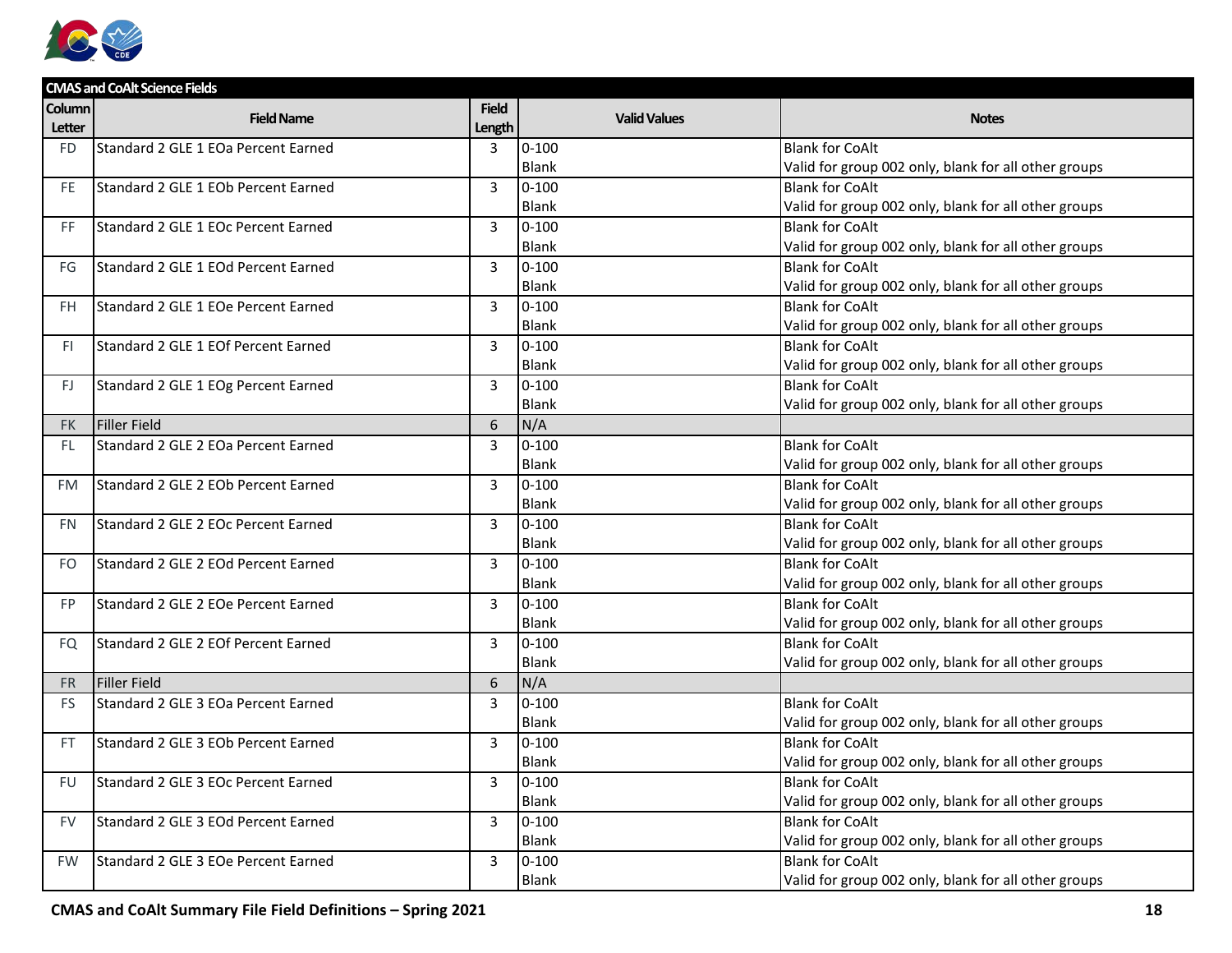

|           | <b>CMAS and CoAlt Science Fields</b> |                |                     |                                                      |  |  |
|-----------|--------------------------------------|----------------|---------------------|------------------------------------------------------|--|--|
| Column    | <b>Field Name</b>                    | <b>Field</b>   | <b>Valid Values</b> | <b>Notes</b>                                         |  |  |
| Letter    |                                      | Length         |                     |                                                      |  |  |
| <b>FX</b> | Standard 2 GLE 3 EOf Percent Earned  | 3              | $0 - 100$           | <b>Blank for CoAlt</b>                               |  |  |
|           |                                      |                | <b>Blank</b>        | Valid for group 002 only, blank for all other groups |  |  |
| <b>FY</b> | <b>Filler Field</b>                  | 6              | N/A                 |                                                      |  |  |
| FZ        | Standard 2 GLE 4 EOa Percent Earned  | 3              | $0 - 100$           | <b>Blank for CoAlt</b>                               |  |  |
|           |                                      |                | <b>Blank</b>        | Valid for group 002 only, blank for all other groups |  |  |
| GA        | Standard 2 GLE 4 EOb Percent Earned  | $\overline{3}$ | $0 - 100$           | <b>Blank for CoAlt</b>                               |  |  |
|           |                                      |                | <b>Blank</b>        | Valid for group 002 only, blank for all other groups |  |  |
| GB        | Standard 2 GLE 4 EOc Percent Earned  | 3              | $0 - 100$           | <b>Blank for CoAlt</b>                               |  |  |
|           |                                      |                | Blank               | Valid for group 002 only, blank for all other groups |  |  |
| GC        | <b>Filler Field</b>                  | 6              | N/A                 |                                                      |  |  |
| GD        | Standard 2 GLE 5 EOa Percent Earned  | 3              | $0 - 100$           | <b>Blank for CoAlt</b>                               |  |  |
|           |                                      |                | <b>Blank</b>        | Valid for group 002 only, blank for all other groups |  |  |
| <b>GE</b> | Standard 2 GLE 5 EOb Percent Earned  | $\overline{3}$ | $0 - 100$           | <b>Blank for CoAlt</b>                               |  |  |
|           |                                      |                | <b>Blank</b>        | Valid for group 002 only, blank for all other groups |  |  |
| GF        | Standard 2 GLE 5 EOc Percent Earned  | $\overline{3}$ | $0 - 100$           | <b>Blank for CoAlt</b>                               |  |  |
|           |                                      |                | <b>Blank</b>        | Valid for group 002 only, blank for all other groups |  |  |
| GG        | Standard 2 GLE 5 EOd Percent Earned  | 3              | $0 - 100$           | <b>Blank for CoAlt</b>                               |  |  |
|           |                                      |                | <b>Blank</b>        | Valid for group 002 only, blank for all other groups |  |  |
| <b>GH</b> | Standard 2 GLE 5 EOe Percent Earned  | 3              | $0 - 100$           | <b>Blank for CoAlt</b>                               |  |  |
|           |                                      |                | Blank               | Valid for group 002 only, blank for all other groups |  |  |
| GI        | <b>Filler Field</b>                  | 6              | N/A                 |                                                      |  |  |
| GJ        | Standard 2 GLE 6 EOa Percent Earned  | 3              | $0 - 100$           | <b>Blank for CoAlt</b>                               |  |  |
|           |                                      |                | Blank               | Valid for group 002 only, blank for all other groups |  |  |
| GK        | Standard 2 GLE 6 EOb Percent Earned  | 3              | $0 - 100$           | <b>Blank for CoAlt</b>                               |  |  |
|           |                                      |                | <b>Blank</b>        | Valid for group 002 only, blank for all other groups |  |  |
| GL        | Standard 2 GLE 6 EOc Percent Earned  | 3              | $0 - 100$           | <b>Blank for CoAlt</b>                               |  |  |
|           |                                      |                | <b>Blank</b>        | Valid for group 002 only, blank for all other groups |  |  |
| <b>GM</b> | Standard 2 GLE 6 EOd Percent Earned  | $\overline{3}$ | $0 - 100$           | <b>Blank for CoAlt</b>                               |  |  |
|           |                                      |                | <b>Blank</b>        | Valid for group 002 only, blank for all other groups |  |  |
| <b>GN</b> | <b>Filler Field</b>                  | 6              | N/A                 |                                                      |  |  |
| GO        | Standard 2 GLE 7 EOa Percent Earned  | 3              | $0 - 100$           | <b>Blank for CoAlt</b>                               |  |  |
|           |                                      |                | Blank               | Valid for group 002 only, blank for all other groups |  |  |
| GP        | Standard 2 GLE 7 EOb Percent Earned  | 3              | $0 - 100$           | <b>Blank for CoAlt</b>                               |  |  |
|           |                                      |                | <b>Blank</b>        | Valid for group 002 only, blank for all other groups |  |  |
| GQ        | Standard 2 GLE 7 EOc Percent Earned  | 3              | $0 - 100$           | <b>Blank for CoAlt</b>                               |  |  |
|           |                                      |                | <b>Blank</b>        | Valid for group 002 only, blank for all other groups |  |  |
| GR        | Standard 2 GLE 7 EOd Percent Earned  | 3              | $0 - 100$           | <b>Blank for CoAlt</b>                               |  |  |
|           |                                      |                | <b>Blank</b>        | Valid for group 002 only, blank for all other groups |  |  |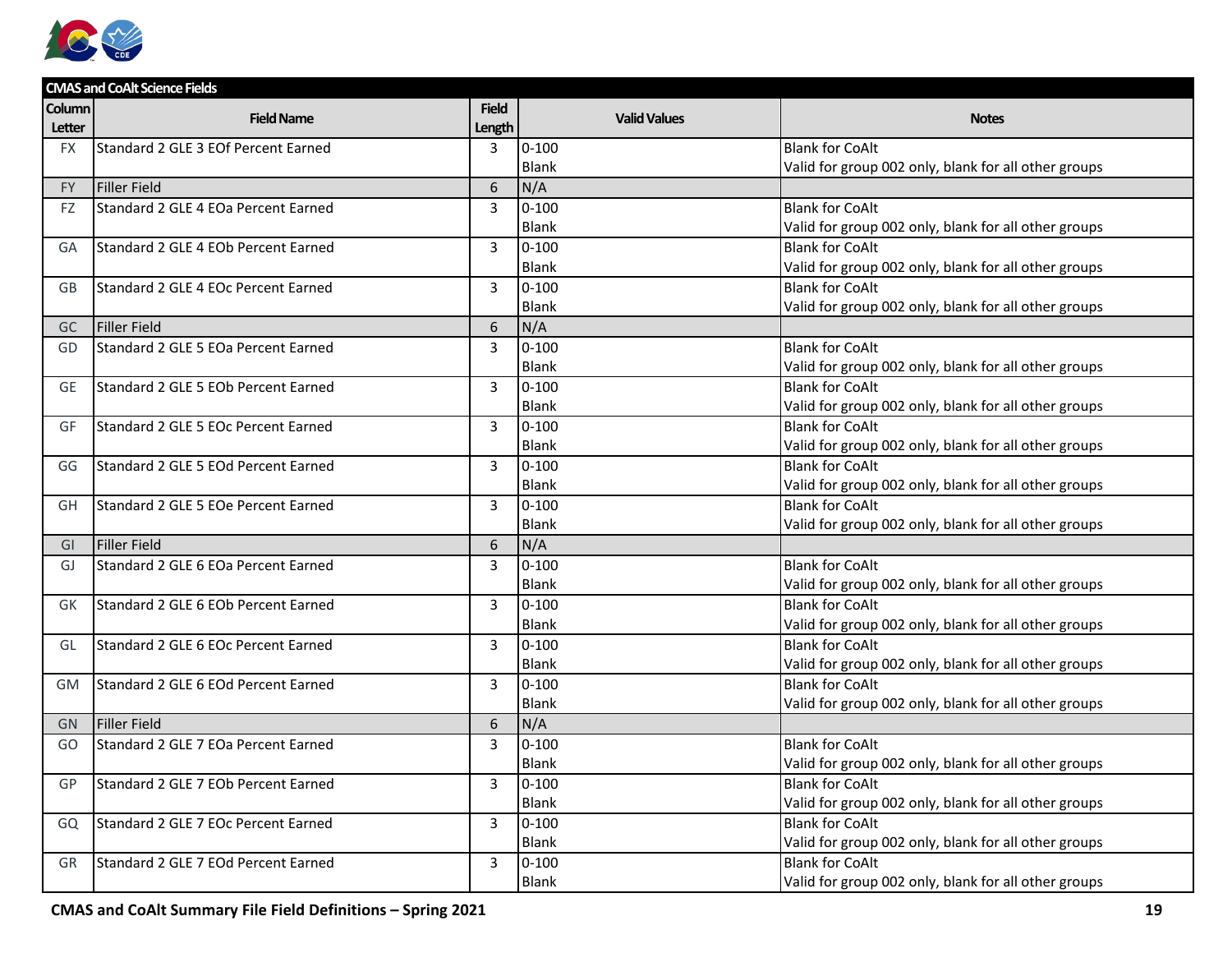

| <b>CMAS and CoAlt Science Fields</b> |                                     |                        |                     |                                                      |  |
|--------------------------------------|-------------------------------------|------------------------|---------------------|------------------------------------------------------|--|
| Column<br>Letter                     | <b>Field Name</b>                   | <b>Field</b><br>Length | <b>Valid Values</b> | <b>Notes</b>                                         |  |
| GS                                   | Standard 2 GLE 7 EOe Percent Earned | 3                      | $0 - 100$           | <b>Blank for CoAlt</b>                               |  |
|                                      |                                     |                        | <b>Blank</b>        | Valid for group 002 only, blank for all other groups |  |
| GT                                   | <b>Filler Field</b>                 | 6                      | N/A                 |                                                      |  |
| GU                                   | Standard 2 GLE 8 EOa Percent Earned | 3                      | $0 - 100$           | <b>Blank for CoAlt</b>                               |  |
|                                      |                                     |                        | <b>Blank</b>        | Valid for group 002 only, blank for all other groups |  |
| GV                                   | Standard 2 GLE 8 EOb Percent Earned | 3                      | $0 - 100$           | <b>Blank for CoAlt</b>                               |  |
|                                      |                                     |                        | Blank               | Valid for group 002 only, blank for all other groups |  |
| GW                                   | Standard 2 GLE 8 EOc Percent Earned | $\overline{3}$         | $0 - 100$           | <b>Blank for CoAlt</b>                               |  |
|                                      |                                     |                        | Blank               | Valid for group 002 only, blank for all other groups |  |
| GX                                   | Standard 2 GLE 8 EOd Percent Earned | 3                      | $0 - 100$           | <b>Blank for CoAlt</b>                               |  |
|                                      |                                     |                        | <b>Blank</b>        | Valid for group 002 only, blank for all other groups |  |
| <b>GY</b>                            | <b>Filler Field</b>                 | 6                      | N/A                 |                                                      |  |
| GZ                                   | Standard 2 GLE 9 EOa Percent Earned | $\overline{3}$         | $0 - 100$           | <b>Blank for CoAlt</b>                               |  |
|                                      |                                     |                        | <b>Blank</b>        | Valid for group 002 only, blank for all other groups |  |
| <b>HA</b>                            | Standard 2 GLE 9 EOb Percent Earned | $\overline{3}$         | $0 - 100$           | <b>Blank for CoAlt</b>                               |  |
|                                      |                                     |                        | <b>Blank</b>        | Valid for group 002 only, blank for all other groups |  |
| <b>HB</b>                            | Standard 2 GLE 9 EOc Percent Earned | 3                      | $0 - 100$           | <b>Blank for CoAlt</b>                               |  |
|                                      |                                     |                        | <b>Blank</b>        | Valid for group 002 only, blank for all other groups |  |
| НC                                   | Standard 2 GLE 9 EOd Percent Earned | 3                      | $0 - 100$           | <b>Blank for CoAlt</b>                               |  |
|                                      |                                     |                        | Blank               | Valid for group 002 only, blank for all other groups |  |
| <b>HD</b>                            | Standard 2 GLE 9 EOe Percent Earned | 3                      | $0 - 100$           | <b>Blank for CoAlt</b>                               |  |
|                                      |                                     |                        | <b>Blank</b>        | Valid for group 002 only, blank for all other groups |  |
| <b>HE</b>                            | Filler Field                        | 6                      | N/A                 |                                                      |  |
| <b>HF</b>                            | Standard 3 GLE 1 EOa Percent Earned | 3                      | $0 - 100$           | <b>Blank for CoAlt</b>                               |  |
|                                      |                                     |                        | <b>Blank</b>        | Valid for group 002 only, blank for all other groups |  |
| HG                                   | Standard 3 GLE 1 EOb Percent Earned | 3                      | $0 - 100$           | <b>Blank for CoAlt</b>                               |  |
|                                      |                                     |                        | <b>Blank</b>        | Valid for group 002 only, blank for all other groups |  |
| <b>HH</b>                            | Standard 3 GLE 1 EOc Percent Earned | $\overline{3}$         | $0 - 100$           | <b>Blank for CoAlt</b>                               |  |
|                                      |                                     |                        | <b>Blank</b>        | Valid for group 002 only, blank for all other groups |  |
| HI                                   | Standard 3 GLE 1 EOd Percent Earned | 3                      | $0 - 100$           | <b>Blank for CoAlt</b>                               |  |
|                                      |                                     |                        | <b>Blank</b>        | Valid for group 002 only, blank for all other groups |  |
| HJ.                                  | Standard 3 GLE 1 EOe Percent Earned | 3                      | $0 - 100$           | <b>Blank for CoAlt</b>                               |  |
|                                      |                                     |                        | Blank               | Valid for group 002 only, blank for all other groups |  |
| НK                                   | Standard 3 GLE 1 EOf Percent Earned | $\overline{3}$         | $0 - 100$           | <b>Blank for CoAlt</b>                               |  |
|                                      |                                     |                        | <b>Blank</b>        | Valid for group 002 only, blank for all other groups |  |
| HL                                   | <b>Filler Field</b>                 | 6                      | N/A                 |                                                      |  |
| <b>HM</b>                            | Standard 3 GLE 2 EOa Percent Earned | 3                      | $0 - 100$           | <b>Blank for CoAlt</b>                               |  |
|                                      |                                     |                        | <b>Blank</b>        | Valid for group 002 only, blank for all other groups |  |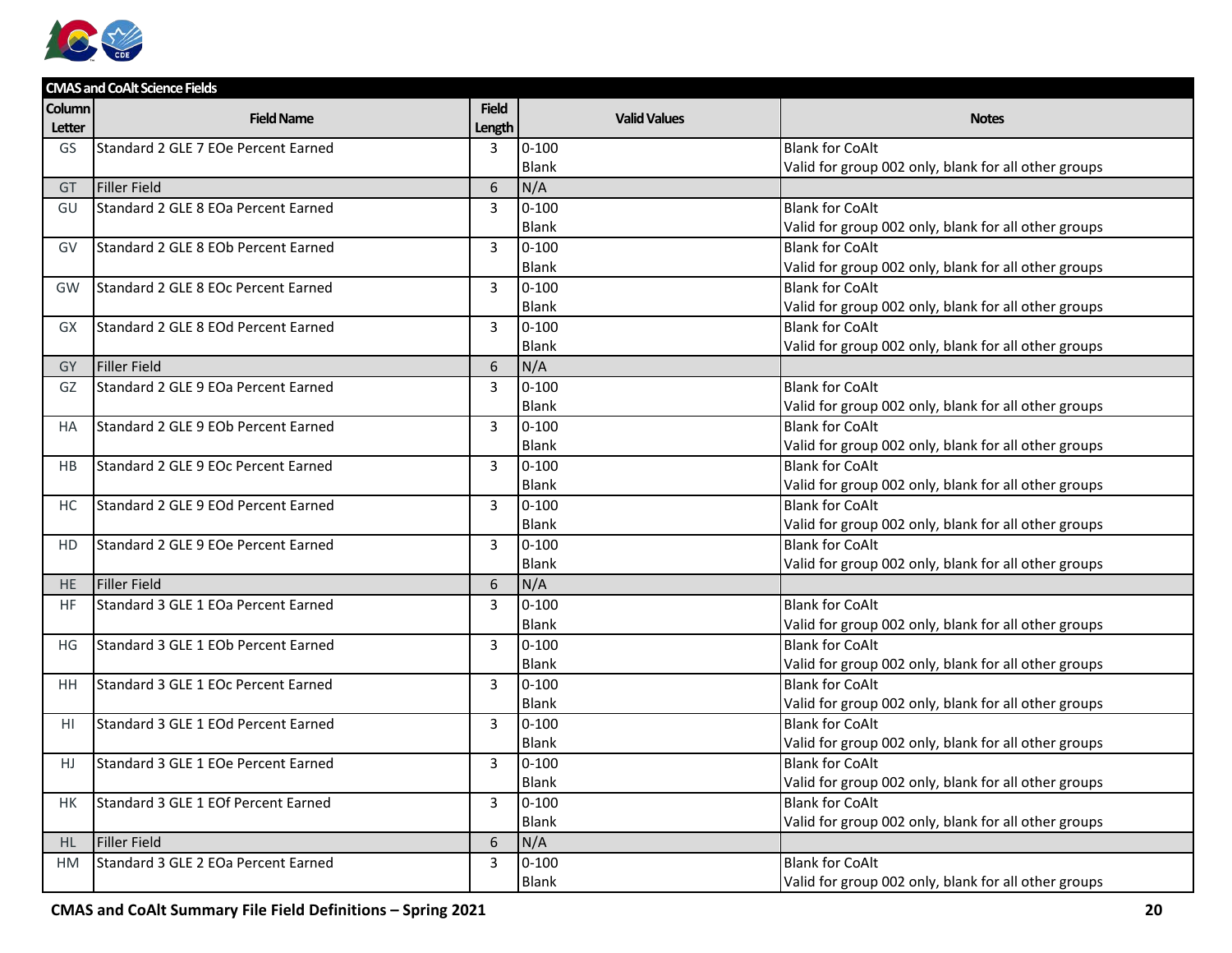

|           | <b>CMAS and CoAlt Science Fields</b> |                |                     |                                                      |
|-----------|--------------------------------------|----------------|---------------------|------------------------------------------------------|
| Column    | <b>Field Name</b>                    | <b>Field</b>   | <b>Valid Values</b> | <b>Notes</b>                                         |
| Letter    |                                      | Length         |                     |                                                      |
| <b>HN</b> | Standard 3 GLE 2 EOb Percent Earned  | $\overline{3}$ | $0 - 100$           | <b>Blank for CoAlt</b>                               |
|           |                                      |                | <b>Blank</b>        | Valid for group 002 only, blank for all other groups |
| HO        | Standard 3 GLE 2 EOc Percent Earned  | $\overline{3}$ | $0 - 100$           | <b>Blank for CoAlt</b>                               |
|           |                                      |                | Blank               | Valid for group 002 only, blank for all other groups |
| HP        | Standard 3 GLE 2 EOd Percent Earned  | $\overline{3}$ | $0 - 100$           | <b>Blank for CoAlt</b>                               |
|           |                                      |                | <b>Blank</b>        | Valid for group 002 only, blank for all other groups |
| HQ        | Standard 3 GLE 2 EOe Percent Earned  | 3              | $0 - 100$           | <b>Blank for CoAlt</b>                               |
|           |                                      |                | <b>Blank</b>        | Valid for group 002 only, blank for all other groups |
| <b>HR</b> | Standard 3 GLE 2 EOf Percent Earned  | $\overline{3}$ | $0 - 100$           | <b>Blank for CoAlt</b>                               |
|           |                                      |                | Blank               | Valid for group 002 only, blank for all other groups |
| HS        | Standard 3 GLE 2 EOg Percent Earned  | 3              | $0 - 100$           | <b>Blank for CoAlt</b>                               |
|           |                                      |                | <b>Blank</b>        | Valid for group 002 only, blank for all other groups |
| HT        | Standard 3 GLE 2 EOh Percent Earned  | 3              | $0 - 100$           | <b>Blank for CoAlt</b>                               |
|           |                                      |                | <b>Blank</b>        | Valid for group 002 only, blank for all other groups |
| <b>HU</b> | <b>Filler Field</b>                  | 6              | N/A                 |                                                      |
| <b>HV</b> | Standard 3 GLE 3 EOa Percent Earned  | $\overline{3}$ | $0 - 100$           | <b>Blank for CoAlt</b>                               |
|           |                                      |                | <b>Blank</b>        | Valid for group 002 only, blank for all other groups |
| <b>HW</b> | Standard 3 GLE 3 EOb Percent Earned  | 3              | $0 - 100$           | <b>Blank for CoAlt</b>                               |
|           |                                      |                | Blank               | Valid for group 002 only, blank for all other groups |
| <b>HX</b> | Standard 3 GLE 3 EOc Percent Earned  | 3              | $0 - 100$           | <b>Blank for CoAlt</b>                               |
|           |                                      |                | Blank               | Valid for group 002 only, blank for all other groups |
| HY        | Standard 3 GLE 3 EOd Percent Earned  | 3              | $0 - 100$           | <b>Blank for CoAlt</b>                               |
|           |                                      |                | <b>Blank</b>        | Valid for group 002 only, blank for all other groups |
| HZ        | Standard 3 GLE 3 EOe Percent Earned  | $\overline{3}$ | $0 - 100$           | <b>Blank for CoAlt</b>                               |
|           |                                      |                | <b>Blank</b>        | Valid for group 002 only, blank for all other groups |
| IA        | Standard 3 GLE 3 EOf Percent Earned  | 3              | $0 - 100$           | <b>Blank for CoAlt</b>                               |
|           |                                      |                | Blank               | Valid for group 002 only, blank for all other groups |
| <b>IB</b> | <b>Filler Field</b>                  | 6              | N/A                 |                                                      |
| IC        | Standard 3 GLE 4 EOa Percent Earned  | 3              | $0 - 100$           | <b>Blank for CoAlt</b>                               |
|           |                                      |                | <b>Blank</b>        | Valid for group 002 only, blank for all other groups |
| ID        | Standard 3 GLE 4 EOb Percent Earned  | $\overline{3}$ | $0 - 100$           | <b>Blank for CoAlt</b>                               |
|           |                                      |                | Blank               | Valid for group 002 only, blank for all other groups |
| IE        | Standard 3 GLE 4 EOc Percent Earned  | $\overline{3}$ | $0 - 100$           | <b>Blank for CoAlt</b>                               |
|           |                                      |                | <b>Blank</b>        | Valid for group 002 only, blank for all other groups |
| IF.       | Standard 3 GLE 4 EOd Percent Earned  | 3              | $0 - 100$           | <b>Blank for CoAlt</b>                               |
|           |                                      |                | <b>Blank</b>        | Valid for group 002 only, blank for all other groups |
| IG        | Standard 3 GLE 4 EOe Percent Earned  | 3              | $0 - 100$           | <b>Blank for CoAlt</b>                               |
|           |                                      |                | <b>Blank</b>        | Valid for group 002 only, blank for all other groups |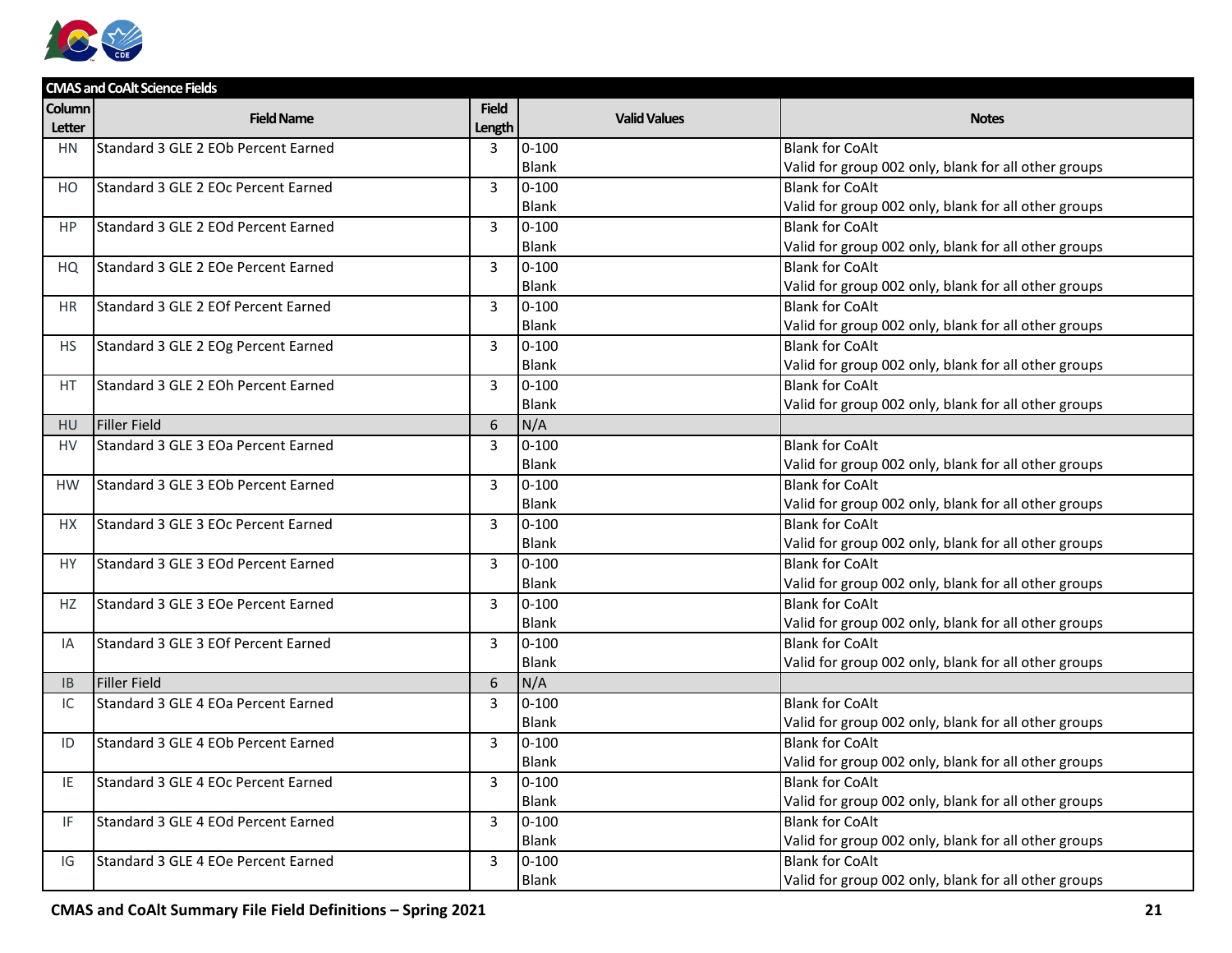

|               | <b>CMAS and CoAlt Science Fields</b> |                |                     |                                                      |  |  |  |
|---------------|--------------------------------------|----------------|---------------------|------------------------------------------------------|--|--|--|
| Column        | <b>Field Name</b>                    | <b>Field</b>   | <b>Valid Values</b> | <b>Notes</b>                                         |  |  |  |
| Letter        |                                      | Length         |                     |                                                      |  |  |  |
| <b>IH</b>     | Standard 3 GLE 4 EOf Percent Earned  | 3              | $0 - 100$           | <b>Blank for CoAlt</b>                               |  |  |  |
|               |                                      |                | <b>Blank</b>        | Valid for group 002 only, blank for all other groups |  |  |  |
| $\mathbf{II}$ | <b>Filler Field</b>                  | 6              | N/A                 |                                                      |  |  |  |
| $\mathsf{U}$  | Standard 3 GLE 5 EOa Percent Earned  | 3              | $0 - 100$           | <b>Blank for CoAlt</b>                               |  |  |  |
|               |                                      |                | <b>Blank</b>        | Valid for group 002 only, blank for all other groups |  |  |  |
| ΙK            | Standard 3 GLE 5 EOb Percent Earned  | 3              | $0 - 100$           | <b>Blank for CoAlt</b>                               |  |  |  |
|               |                                      |                | <b>Blank</b>        | Valid for group 002 only, blank for all other groups |  |  |  |
| IL.           | Standard 3 GLE 5 EOc Percent Earned  | 3              | $0 - 100$           | <b>Blank for CoAlt</b>                               |  |  |  |
|               |                                      |                | Blank               | Valid for group 002 only, blank for all other groups |  |  |  |
| IM            | Standard 3 GLE 5 EOd Percent Earned  | 3              | $0 - 100$           | <b>Blank for CoAlt</b>                               |  |  |  |
|               |                                      |                | <b>Blank</b>        | Valid for group 002 only, blank for all other groups |  |  |  |
| IN.           | <b>Filler Field</b>                  | 6              | N/A                 |                                                      |  |  |  |
| IO            | Standard 3 GLE 6 EOa Percent Earned  | 3              | $0 - 100$           | <b>Blank for CoAlt</b>                               |  |  |  |
|               |                                      |                | <b>Blank</b>        | Valid for group 002 only, blank for all other groups |  |  |  |
| IP            | Standard 3 GLE 6 EOb Percent Earned  | $\overline{3}$ | $0 - 100$           | <b>Blank for CoAlt</b>                               |  |  |  |
|               |                                      |                | <b>Blank</b>        | Valid for group 002 only, blank for all other groups |  |  |  |
| IQ            | Standard 3 GLE 6 EOc Percent Earned  | $\overline{3}$ | $0 - 100$           | <b>Blank for CoAlt</b>                               |  |  |  |
|               |                                      |                | <b>Blank</b>        | Valid for group 002 only, blank for all other groups |  |  |  |
| IR.           | Standard 3 GLE 6 EOd Percent Earned  | 3              | $0 - 100$           | <b>Blank for CoAlt</b>                               |  |  |  |
|               |                                      |                | Blank               | Valid for group 002 only, blank for all other groups |  |  |  |
| IS.           | <b>Filler Field</b>                  | 6              | N/A                 |                                                      |  |  |  |
| IT            | Standard 3 GLE 7 EOa Percent Earned  | 3              | $0 - 100$           | <b>Blank for CoAlt</b>                               |  |  |  |
|               |                                      |                | <b>Blank</b>        | Valid for group 002 only, blank for all other groups |  |  |  |
| IU            | Standard 3 GLE 7 EOb Percent Earned  | 3              | $0 - 100$           | <b>Blank for CoAlt</b>                               |  |  |  |
|               |                                      |                | Blank               | Valid for group 002 only, blank for all other groups |  |  |  |
| IV            | Standard 3 GLE 7 EOc Percent Earned  | 3              | $0 - 100$           | <b>Blank for CoAlt</b>                               |  |  |  |
|               |                                      |                | <b>Blank</b>        | Valid for group 002 only, blank for all other groups |  |  |  |
| IW            | <b>Filler Field</b>                  | 6              | N/A                 |                                                      |  |  |  |
| IX            | Standard 4 GLE 1 EOa Percent Earned  | 3              | $0 - 100$           | <b>Blank for CoAlt</b>                               |  |  |  |
|               |                                      |                | Blank               | Valid for group 002 only, blank for all other groups |  |  |  |
| IY            | Standard 4 GLE 1 EOb Percent Earned  | 3              | $0 - 100$           | <b>Blank for CoAlt</b>                               |  |  |  |
|               |                                      |                | Blank               | Valid for group 002 only, blank for all other groups |  |  |  |
| IZ            | Standard 4 GLE 1 EOc Percent Earned  | 3              | $0 - 100$           | <b>Blank for CoAlt</b>                               |  |  |  |
|               |                                      |                | <b>Blank</b>        | Valid for group 002 only, blank for all other groups |  |  |  |
| JA            | Standard 4 GLE 1 EOd Percent Earned  | 3              | $0 - 100$           | <b>Blank for CoAlt</b>                               |  |  |  |
|               |                                      |                | Blank               | Valid for group 002 only, blank for all other groups |  |  |  |
| JB            | Standard 4 GLE 1 EOe Percent Earned  | 3              | $0 - 100$           | <b>Blank for CoAlt</b>                               |  |  |  |
|               |                                      |                | <b>Blank</b>        | Valid for group 002 only, blank for all other groups |  |  |  |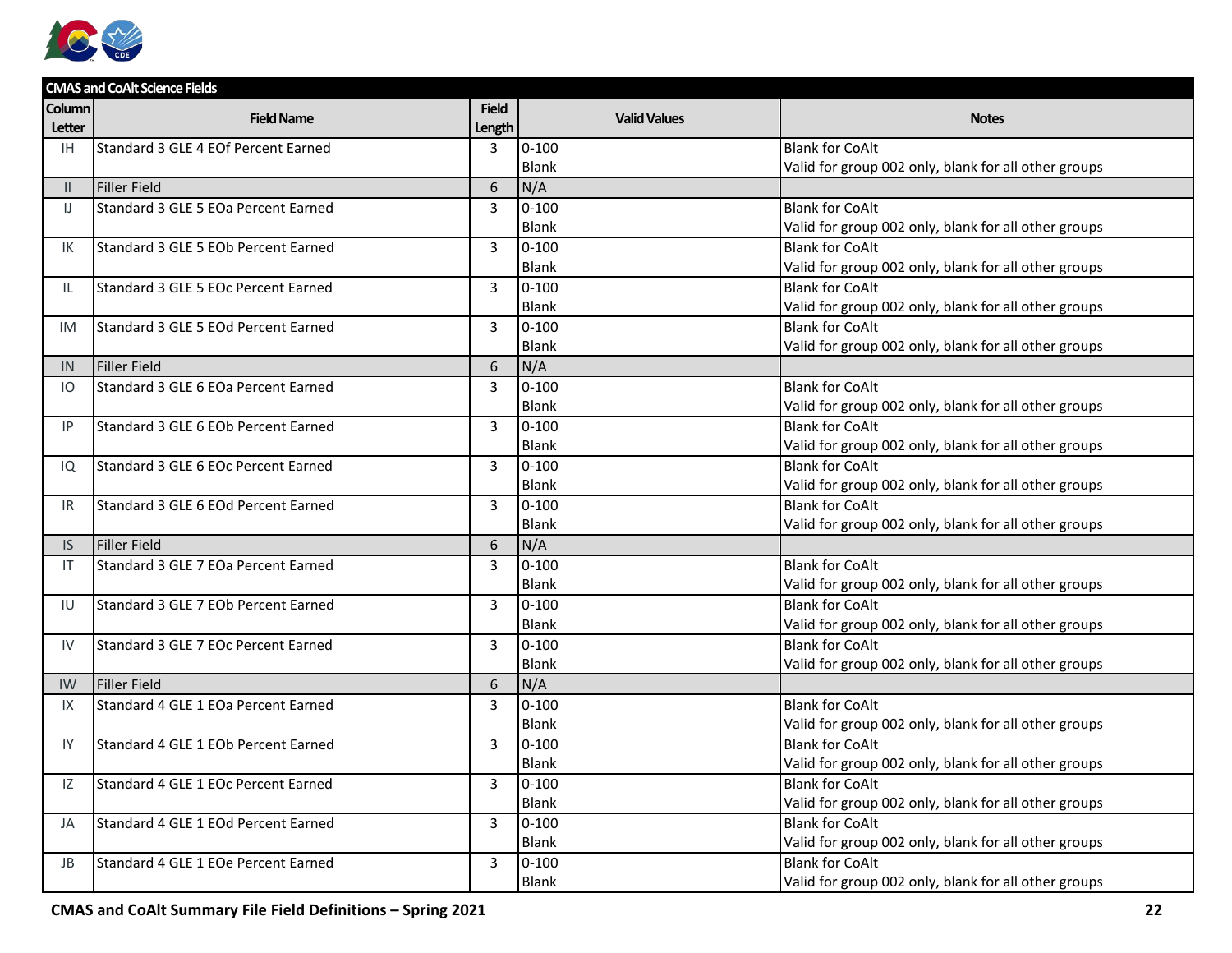

|               | <b>CMAS and CoAlt Science Fields</b>           |                |                     |                                                      |
|---------------|------------------------------------------------|----------------|---------------------|------------------------------------------------------|
| <b>Column</b> | <b>Field Name</b>                              | <b>Field</b>   | <b>Valid Values</b> | <b>Notes</b>                                         |
| Letter        |                                                | Length         |                     |                                                      |
| <b>JC</b>     | <b>Filler Field</b>                            | 6              | N/A                 |                                                      |
| JD            | Standard 4 GLE 2 EOa Percent Earned            | 3              | $0 - 100$           | <b>Blank for CoAlt</b>                               |
|               |                                                |                | Blank               | Valid for group 002 only, blank for all other groups |
| JE.           | Standard 4 GLE 2 EOb Percent Earned            | 3              | $0 - 100$           | <b>Blank for CoAlt</b>                               |
|               |                                                |                | Blank               | Valid for group 002 only, blank for all other groups |
| JF.           | Standard 4 GLE 2 EOc Percent Earned            | 3              | $0 - 100$           | <b>Blank for CoAlt</b>                               |
|               |                                                |                | <b>Blank</b>        | Valid for group 002 only, blank for all other groups |
| JG            | Standard 4 GLE 2 EOd Percent Earned            | 3              | $0 - 100$           | <b>Blank for CoAlt</b>                               |
|               |                                                |                | <b>Blank</b>        | Valid for group 002 only, blank for all other groups |
| JH            | Standard 4 GLE 2 EOe Percent Earned            | 3              | $0 - 100$           | <b>Blank for CoAlt</b>                               |
|               |                                                |                | Blank               | Valid for group 002 only, blank for all other groups |
| Ш             | Standard 4 GLE 2 EOf Percent Earned            | 3              | $0 - 100$           | <b>Blank for CoAlt</b>                               |
|               |                                                |                | Blank               | Valid for group 002 only, blank for all other groups |
| JJ            | <b>Filler Field</b>                            | 6              | N/A                 |                                                      |
| JK            | Standard 4 GLE 3 EOa Percent Earned            | 3              | $0 - 100$           | <b>Blank for CoAlt</b>                               |
|               |                                                |                | Blank               | Valid for group 002 only, blank for all other groups |
| JL            | Standard 4 GLE 3 EOb Percent Earned            | 3              | $0 - 100$           | <b>Blank for CoAlt</b>                               |
|               |                                                |                | <b>Blank</b>        | Valid for group 002 only, blank for all other groups |
| JM            | Standard 4 GLE 3 EOc Percent Earned            | $\overline{3}$ | $0 - 100$           | <b>Blank for CoAlt</b>                               |
|               |                                                |                | Blank               | Valid for group 002 only, blank for all other groups |
| <b>JN</b>     | Standard 4 GLE 3 EOd Percent Earned            | 3              | $0 - 100$           | <b>Blank for CoAlt</b>                               |
|               |                                                |                | Blank               | Valid for group 002 only, blank for all other groups |
| JO            | Standard 4 GLE 3 EOe Percent Earned            | 3              | $0 - 100$           | <b>Blank for CoAlt</b>                               |
|               |                                                |                | <b>Blank</b>        | Valid for group 002 only, blank for all other groups |
| <b>JP</b>     | <b>Filler Field</b>                            | 6              | N/A                 |                                                      |
| JQ            | Item Response Percent of Average Points Earned | 300            | $0 - 100$           | <b>Blank for CoAlt</b>                               |
|               |                                                |                | <b>Blank</b>        | Valid for group 002 only, blank for all other groups |
| JR            | Filler                                         | 300            | N/A                 |                                                      |
| JS.           | Filler                                         | $\overline{3}$ | N/A                 |                                                      |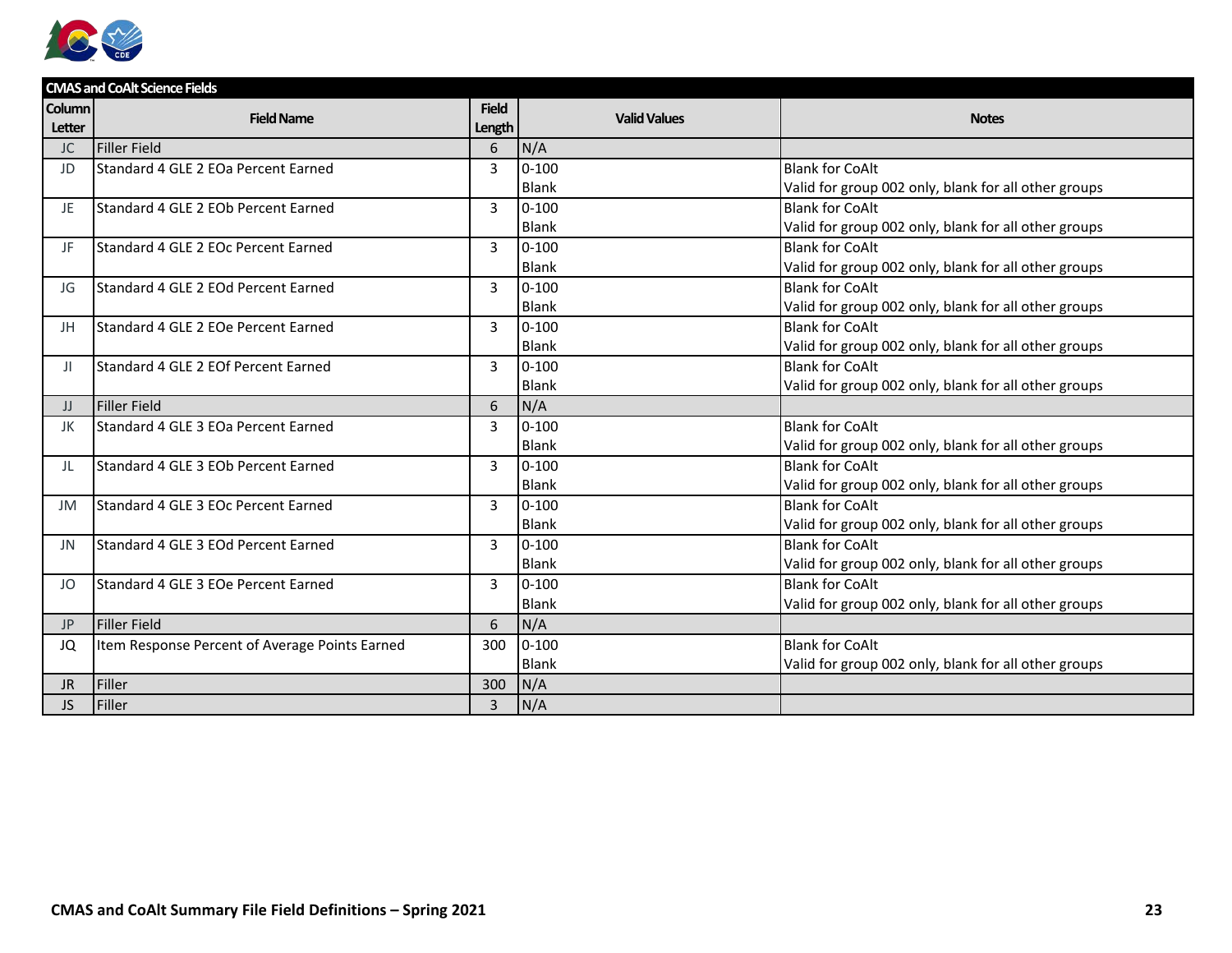

| <b>Notes</b>                                                                                                                                                                                                                                                                                                                                                                                                                                                                                                                                                                                                                                                                                                                                                                                                                                                                                                                                               |
|------------------------------------------------------------------------------------------------------------------------------------------------------------------------------------------------------------------------------------------------------------------------------------------------------------------------------------------------------------------------------------------------------------------------------------------------------------------------------------------------------------------------------------------------------------------------------------------------------------------------------------------------------------------------------------------------------------------------------------------------------------------------------------------------------------------------------------------------------------------------------------------------------------------------------------------------------------|
|                                                                                                                                                                                                                                                                                                                                                                                                                                                                                                                                                                                                                                                                                                                                                                                                                                                                                                                                                            |
|                                                                                                                                                                                                                                                                                                                                                                                                                                                                                                                                                                                                                                                                                                                                                                                                                                                                                                                                                            |
|                                                                                                                                                                                                                                                                                                                                                                                                                                                                                                                                                                                                                                                                                                                                                                                                                                                                                                                                                            |
| ELA/CSLA: Valid for group 002, blank for all other groups                                                                                                                                                                                                                                                                                                                                                                                                                                                                                                                                                                                                                                                                                                                                                                                                                                                                                                  |
|                                                                                                                                                                                                                                                                                                                                                                                                                                                                                                                                                                                                                                                                                                                                                                                                                                                                                                                                                            |
|                                                                                                                                                                                                                                                                                                                                                                                                                                                                                                                                                                                                                                                                                                                                                                                                                                                                                                                                                            |
|                                                                                                                                                                                                                                                                                                                                                                                                                                                                                                                                                                                                                                                                                                                                                                                                                                                                                                                                                            |
|                                                                                                                                                                                                                                                                                                                                                                                                                                                                                                                                                                                                                                                                                                                                                                                                                                                                                                                                                            |
|                                                                                                                                                                                                                                                                                                                                                                                                                                                                                                                                                                                                                                                                                                                                                                                                                                                                                                                                                            |
|                                                                                                                                                                                                                                                                                                                                                                                                                                                                                                                                                                                                                                                                                                                                                                                                                                                                                                                                                            |
|                                                                                                                                                                                                                                                                                                                                                                                                                                                                                                                                                                                                                                                                                                                                                                                                                                                                                                                                                            |
|                                                                                                                                                                                                                                                                                                                                                                                                                                                                                                                                                                                                                                                                                                                                                                                                                                                                                                                                                            |
|                                                                                                                                                                                                                                                                                                                                                                                                                                                                                                                                                                                                                                                                                                                                                                                                                                                                                                                                                            |
|                                                                                                                                                                                                                                                                                                                                                                                                                                                                                                                                                                                                                                                                                                                                                                                                                                                                                                                                                            |
|                                                                                                                                                                                                                                                                                                                                                                                                                                                                                                                                                                                                                                                                                                                                                                                                                                                                                                                                                            |
|                                                                                                                                                                                                                                                                                                                                                                                                                                                                                                                                                                                                                                                                                                                                                                                                                                                                                                                                                            |
|                                                                                                                                                                                                                                                                                                                                                                                                                                                                                                                                                                                                                                                                                                                                                                                                                                                                                                                                                            |
|                                                                                                                                                                                                                                                                                                                                                                                                                                                                                                                                                                                                                                                                                                                                                                                                                                                                                                                                                            |
|                                                                                                                                                                                                                                                                                                                                                                                                                                                                                                                                                                                                                                                                                                                                                                                                                                                                                                                                                            |
|                                                                                                                                                                                                                                                                                                                                                                                                                                                                                                                                                                                                                                                                                                                                                                                                                                                                                                                                                            |
|                                                                                                                                                                                                                                                                                                                                                                                                                                                                                                                                                                                                                                                                                                                                                                                                                                                                                                                                                            |
| ELA or CSLA standard is Writing-WE                                                                                                                                                                                                                                                                                                                                                                                                                                                                                                                                                                                                                                                                                                                                                                                                                                                                                                                         |
|                                                                                                                                                                                                                                                                                                                                                                                                                                                                                                                                                                                                                                                                                                                                                                                                                                                                                                                                                            |
| Valid for group 002 only, blank for all other groups                                                                                                                                                                                                                                                                                                                                                                                                                                                                                                                                                                                                                                                                                                                                                                                                                                                                                                       |
|                                                                                                                                                                                                                                                                                                                                                                                                                                                                                                                                                                                                                                                                                                                                                                                                                                                                                                                                                            |
| ELA or CSLA standard is Writing-WKL                                                                                                                                                                                                                                                                                                                                                                                                                                                                                                                                                                                                                                                                                                                                                                                                                                                                                                                        |
|                                                                                                                                                                                                                                                                                                                                                                                                                                                                                                                                                                                                                                                                                                                                                                                                                                                                                                                                                            |
|                                                                                                                                                                                                                                                                                                                                                                                                                                                                                                                                                                                                                                                                                                                                                                                                                                                                                                                                                            |
|                                                                                                                                                                                                                                                                                                                                                                                                                                                                                                                                                                                                                                                                                                                                                                                                                                                                                                                                                            |
|                                                                                                                                                                                                                                                                                                                                                                                                                                                                                                                                                                                                                                                                                                                                                                                                                                                                                                                                                            |
|                                                                                                                                                                                                                                                                                                                                                                                                                                                                                                                                                                                                                                                                                                                                                                                                                                                                                                                                                            |
|                                                                                                                                                                                                                                                                                                                                                                                                                                                                                                                                                                                                                                                                                                                                                                                                                                                                                                                                                            |
|                                                                                                                                                                                                                                                                                                                                                                                                                                                                                                                                                                                                                                                                                                                                                                                                                                                                                                                                                            |
|                                                                                                                                                                                                                                                                                                                                                                                                                                                                                                                                                                                                                                                                                                                                                                                                                                                                                                                                                            |
|                                                                                                                                                                                                                                                                                                                                                                                                                                                                                                                                                                                                                                                                                                                                                                                                                                                                                                                                                            |
|                                                                                                                                                                                                                                                                                                                                                                                                                                                                                                                                                                                                                                                                                                                                                                                                                                                                                                                                                            |
|                                                                                                                                                                                                                                                                                                                                                                                                                                                                                                                                                                                                                                                                                                                                                                                                                                                                                                                                                            |
| ELA/CSLA: Valid for group 002, blank for all other groups<br>Valid for group 002 only, blank for all other groups<br>ELA or CSLA standard is Reading-RL<br>Math standard is Major Content<br>Valid for group 002 only, blank for all other groups<br>ELA or CSLA standard is Reading-RI<br>Math standard is Supporting Content<br>Valid for group 002 only, blank for all other groups<br>ELA or CSLA standard is Reading-RV<br>Valid for group 002 only, blank for all other groups<br>Valid for group 002 only, blank for all other groups<br>Distribution of earned PCR points (0, 1, 2, 3, 4, 5+). This is<br>displayed on the Evidence Statement Analysis.<br>Valid for group 002 only, blank for all other groups<br>Valid for group 002 only, blank for all other groups<br>This is the vertical line on the Student Performance Report that<br>represents the average of students who just crossed into the<br>Met Expectations performance level. |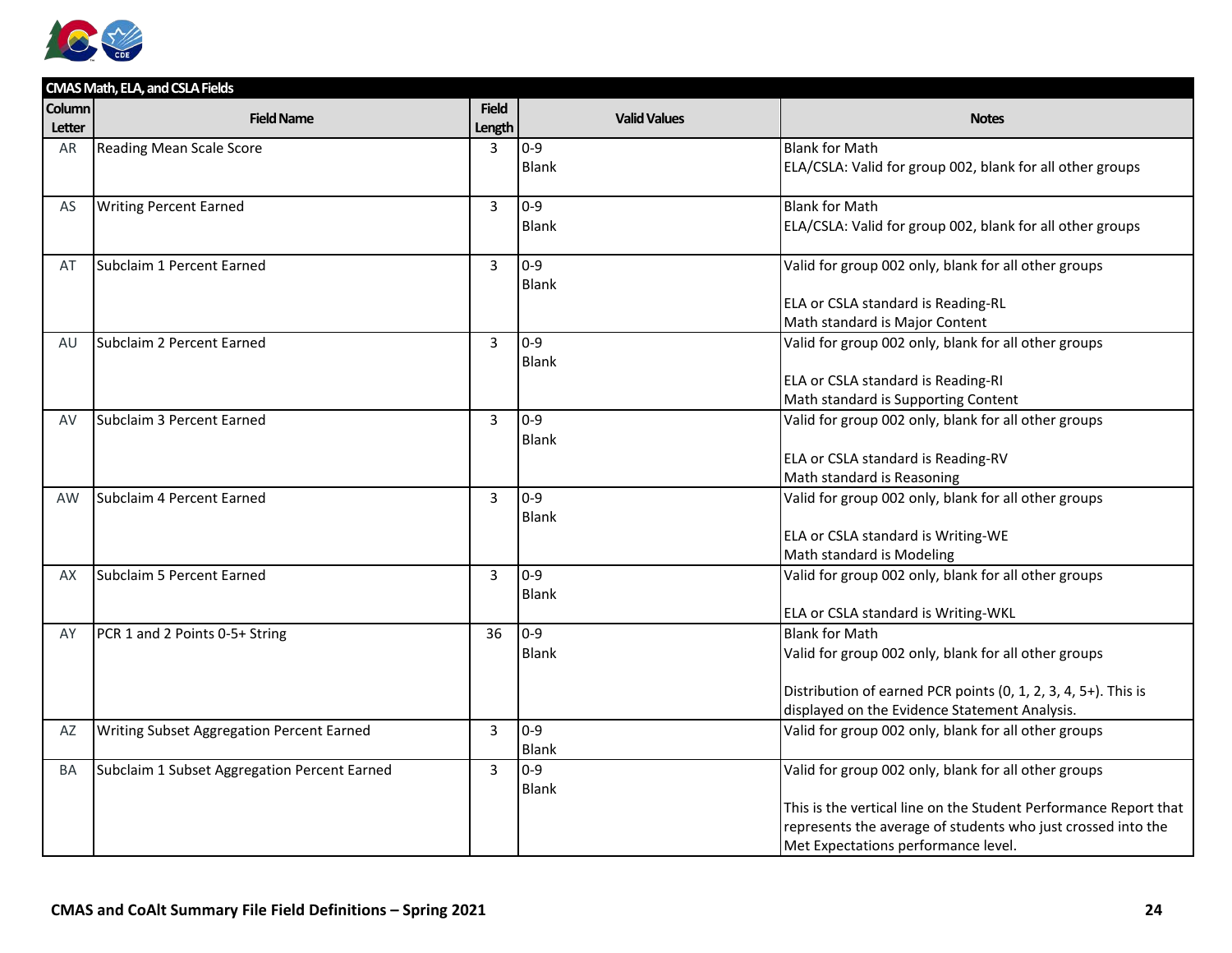

|               | CMAS Math, ELA, and CSLA Fields              |                |                     |                                                                  |  |  |
|---------------|----------------------------------------------|----------------|---------------------|------------------------------------------------------------------|--|--|
| <b>Column</b> | <b>Field Name</b>                            | <b>Field</b>   | <b>Valid Values</b> | <b>Notes</b>                                                     |  |  |
| Letter        |                                              | Length         |                     |                                                                  |  |  |
| BB            | Subclaim 2 Subset Aggregation Percent Earned | 3              | $0 - 9$             | Valid for group 002 only, blank for all other groups             |  |  |
|               |                                              |                | <b>Blank</b>        |                                                                  |  |  |
|               |                                              |                |                     | This is the vertical line on the Student Performance Report that |  |  |
|               |                                              |                |                     | represents the average of students who just crossed into the     |  |  |
|               |                                              |                |                     | Met Expectations performance level.                              |  |  |
| <b>BC</b>     | Subclaim 3 Subset Aggregation Percent Earned | $\overline{3}$ | $0-9$               | Valid for groups 002 only, blank for all other groups            |  |  |
|               |                                              |                | <b>Blank</b>        |                                                                  |  |  |
|               |                                              |                |                     | This is the vertical line on the Student Performance Report that |  |  |
|               |                                              |                |                     | represents the average of students who just crossed into the     |  |  |
|               |                                              |                |                     | Met Expectations performance level.                              |  |  |
| <b>BD</b>     | Subclaim 4 Subset Aggregation Percent Earned | $\overline{3}$ | $0-9$               | Valid for groups 002 only, blank for all other groups            |  |  |
|               |                                              |                | <b>Blank</b>        |                                                                  |  |  |
|               |                                              |                |                     | This is the vertical line on the Student Performance Report that |  |  |
|               |                                              |                |                     | represents the average of students who just crossed into the     |  |  |
|               |                                              |                |                     | Met Expectations performance level.                              |  |  |
| <b>BE</b>     | Subclaim 5 Subset Aggregation Percent Earned | 3              | $0 - 9$             | Valid for groups 002 only, blank for all other groups            |  |  |
|               |                                              |                | <b>Blank</b>        |                                                                  |  |  |
|               |                                              |                |                     | This is the vertical line on the Student Performance Report that |  |  |
|               |                                              |                |                     | represents the average of students who just crossed into the     |  |  |
|               |                                              |                |                     | Met Expectations performance level.                              |  |  |
| <b>BF</b>     | Domain 1 Descriptor 1 Percent Earned         | $\mathbf{3}$   | $0-9$               | Valid for group 002 only, blank for all other groups             |  |  |
|               |                                              |                | <b>Blank</b>        |                                                                  |  |  |
|               |                                              |                |                     | ELA 03-08: READING: Key Ideas: Literary Text                     |  |  |
|               |                                              |                |                     |                                                                  |  |  |
|               |                                              |                |                     | Math 03: Operations & Algebraic Thinking                         |  |  |
|               |                                              |                |                     | Math 04: Operations & Algebraic Thinking                         |  |  |
|               |                                              |                |                     | Math 05: Number & Operations in Base Ten                         |  |  |
|               |                                              |                |                     | Math 06: Ratios & Proportional Relationships                     |  |  |
|               |                                              |                |                     | Math 07: Ratios & Proportional Relationships                     |  |  |
|               |                                              |                |                     | Math 08: Geometry                                                |  |  |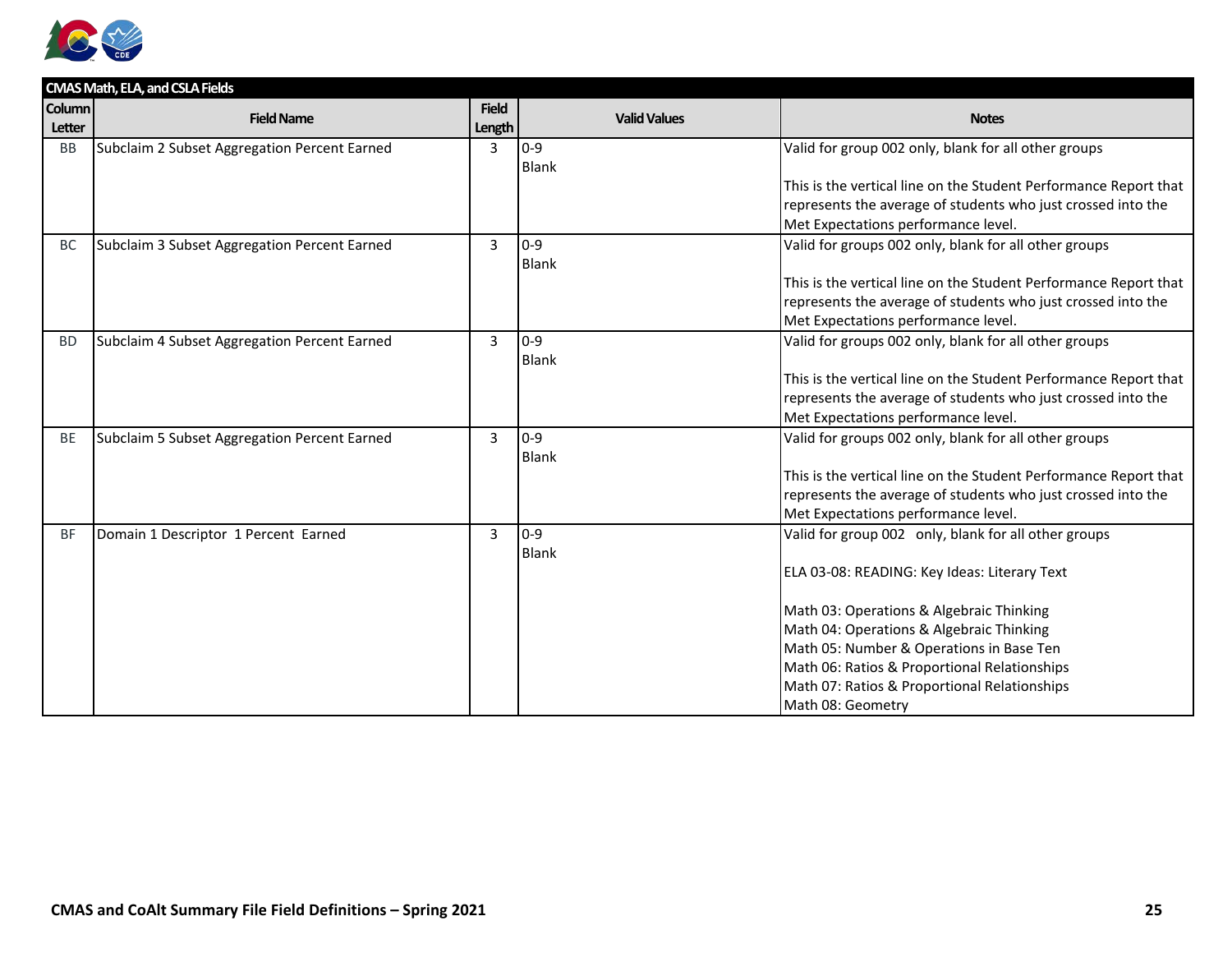

| CMAS Math, ELA, and CSLA Fields |                                      |              |                     |                                                      |  |
|---------------------------------|--------------------------------------|--------------|---------------------|------------------------------------------------------|--|
| Column                          | <b>Field Name</b>                    | <b>Field</b> | <b>Valid Values</b> | <b>Notes</b>                                         |  |
| Letter                          |                                      | Length       |                     |                                                      |  |
| BG                              | Domain 1 Descriptor 2 Percent Earned | 3            | $0 - 9$             | Valid for group 002only, blank for all other groups  |  |
|                                 |                                      |              | <b>Blank</b>        |                                                      |  |
|                                 |                                      |              |                     | ELA 03-08: READING: Key Ideas: Informational Text    |  |
|                                 |                                      |              |                     |                                                      |  |
|                                 |                                      |              |                     | Math 03: Numbers & Operations in Base Ten            |  |
|                                 |                                      |              |                     | Math 04: Numbers & Operations - Base Ten             |  |
|                                 |                                      |              |                     | Math 05: Numbers & Operations - Fractions            |  |
|                                 |                                      |              |                     | Math 06: The Number System                           |  |
|                                 |                                      |              |                     | Math 07: The Number System                           |  |
|                                 |                                      |              |                     | Math 08: Expressions & Equations                     |  |
| <b>BH</b>                       | Domain 1 Descriptor 3 Percent Earned | 3            | $0 - 9$             | Valid for group 002 only, blank for all other groups |  |
|                                 |                                      |              | <b>Blank</b>        |                                                      |  |
|                                 |                                      |              |                     | ELA 03-08: READING: Craft & Structure                |  |
|                                 |                                      |              |                     |                                                      |  |
|                                 |                                      |              |                     | Math 03: Measurement & Data                          |  |
|                                 |                                      |              |                     | Math 04: Numbers & Operations - Fractions            |  |
|                                 |                                      |              |                     | Math 05: Measurement & Data                          |  |
|                                 |                                      |              |                     | Math 06: Expressions & Equations                     |  |
|                                 |                                      |              |                     | Math 07: Expressions & Equations                     |  |
|                                 |                                      |              |                     | Math 08: Functions                                   |  |
| BI                              | Domain 1 Descriptor 4 Percent Earned | 3            | $0-9$               | Valid for group 002 only, blank for all other groups |  |
|                                 |                                      |              | Blank               |                                                      |  |
|                                 |                                      |              |                     | ELA 03-08: READING: Integration of Knowledge & Ideas |  |
|                                 |                                      |              |                     |                                                      |  |
|                                 |                                      |              |                     | Math 04: Measurement & Data                          |  |
|                                 |                                      |              |                     | Math 07: Statistics & Probability                    |  |
| <b>BJ</b>                       | Domain 2 Descriptor 1 Percent Earned | 3            | $0 - 9$             | Valid for group 002 only, blank for all other groups |  |
|                                 |                                      |              | Blank               |                                                      |  |
|                                 |                                      |              |                     | ELA 03-08: LANGUAGE: Vocabulary Acquisition & Use    |  |
|                                 |                                      |              |                     |                                                      |  |
|                                 |                                      |              |                     | Math 03-08: MODELING & REASONING: On Grade Level     |  |
| <b>BK</b>                       | Domain 2 Descriptor 2 Percent Earned | 3            | $0-9$               | Valid for group 002 only, blank for all other groups |  |
|                                 |                                      |              | <b>Blank</b>        |                                                      |  |
|                                 |                                      |              |                     | Math 03-08: MODELING & REASONING: Securely Held      |  |
|                                 |                                      |              |                     | Knowledge                                            |  |
| BL                              | Domain 2 Descriptor 3 Percent Earned | 3            | $0 - 9$             | Valid for group 002 only, blank for all other groups |  |
|                                 |                                      |              | Blank               |                                                      |  |
| BM                              | Domain 2 Descriptor 4 Percent Earned | 3            | $0 - 9$             | Valid for group 002 only, blank for all other groups |  |
|                                 |                                      |              | <b>Blank</b>        |                                                      |  |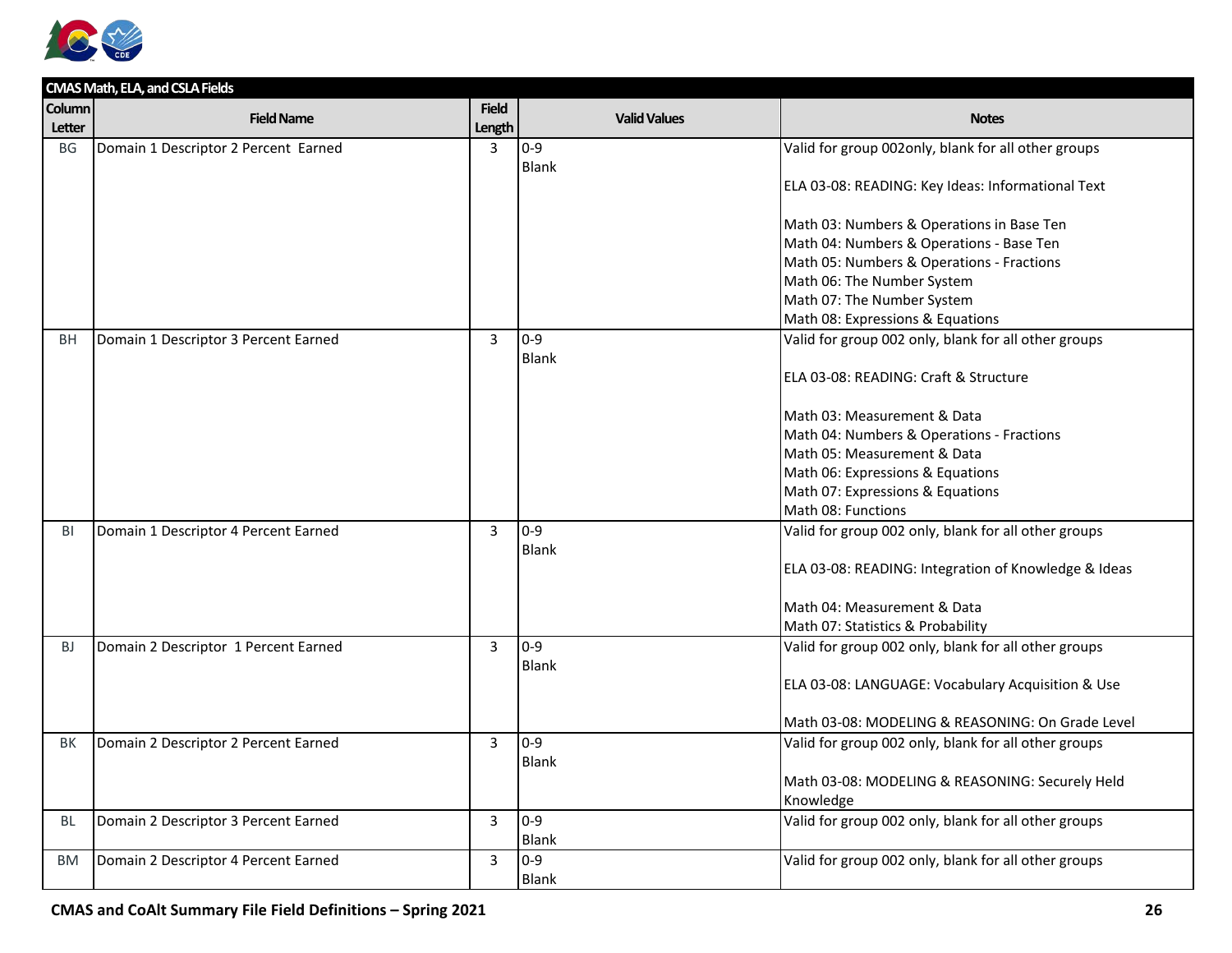

|           | CMAS Math, ELA, and CSLA Fields      |                |                     |                                                           |
|-----------|--------------------------------------|----------------|---------------------|-----------------------------------------------------------|
| Column    | <b>Field Name</b>                    | <b>Field</b>   | <b>Valid Values</b> | <b>Notes</b>                                              |
| Letter    |                                      | Length         |                     |                                                           |
| <b>BN</b> | Domain 3 Descriptor 1 Percent Earned | $\mathbf{3}$   | $0 - 9$             | Valid for group 002 only, blank for all other groups      |
|           |                                      |                | Blank               |                                                           |
|           |                                      |                |                     | ELA 03-05: WRITING: Prose Constructed Response 1          |
|           |                                      |                |                     | ELA 06-08: LITERACY: History/Social Studies               |
| BO.       | Domain 3 Descriptor 2 Percent Earned | $\overline{3}$ | $0 - 9$             | Valid for group 002 only, blank for all other groups      |
|           |                                      |                | Blank               |                                                           |
|           |                                      |                |                     | ELA 03-05: WRITING: Prose Constructed Response 2          |
|           |                                      |                |                     | ELA 06-08: LITERACY: Science & Technical Subjects         |
| <b>BP</b> | Domain 3 Descriptor 3 Percent Earned | $\overline{3}$ | $0 - 9$             | Valid for group 002 only, blank for all other groups      |
|           |                                      |                | <b>Blank</b>        |                                                           |
|           |                                      |                |                     | ELA 03-05: WRITING: Written Expression (Subclaim 4)       |
| BQ        | Domain 3 Descriptor 4 Percent Earned | 3              | $0 - 9$             | Valid for group 002 only, blank for all other groups      |
|           |                                      |                | <b>Blank</b>        |                                                           |
|           |                                      |                |                     | ELA 03-05: WRITING: Knowledge of Language and Conventions |
|           |                                      |                |                     | (Subclaim 5)                                              |
| <b>BR</b> | Domain 4 Descriptor 1 Percent Earned | $\mathbf{3}$   | $0 - 9$             | Valid for group 002 only, blank for all other groups      |
|           |                                      |                | Blank               |                                                           |
|           |                                      |                |                     | ELA 06-08: WRITING: Prose Constructed Response 1          |
| <b>BS</b> | Domain 4 Descriptor 2 Percent Earned | 3              | $0 - 9$             | Valid for group 002 only, blank for all other groups      |
|           |                                      |                | Blank               |                                                           |
|           |                                      |                |                     | ELA 06-08: WRITING: Prose Constructed Response 2          |
| <b>BT</b> | Domain 4 Descriptor 3 Percent Earned | $\overline{3}$ | $0 - 9$             | Valid for group 002 only, blank for all other groups      |
|           |                                      |                | Blank               |                                                           |
|           |                                      |                |                     | ELA 06-08: WRITING: Written Expression (Subclaim 4)       |
| <b>BU</b> | Domain 4 Descriptor 4 Percent Earned | $\overline{3}$ | $0-9$               | Valid for group 002 only, blank for all other groups      |
|           |                                      |                | Blank               |                                                           |
|           |                                      |                |                     | ELA 06-08: WRITING: Knowledge of Language and Conventions |
|           |                                      |                |                     | (Subclaim 5)                                              |
| <b>BV</b> | Domain 4 Descriptor 5 Percent Earned | 3              | $0 - 9$             | Valid for group 002 only, blank for all other groups      |
|           |                                      |                | Blank               |                                                           |
| <b>BW</b> | Domain 4 Descriptor 6 Percent Earned | 3              | $0 - 9$             | Valid for group 002 only, blank for all other groups      |
|           |                                      |                | <b>Blank</b>        |                                                           |
| <b>BX</b> | Domain 5 Descriptor 1 Percent Earned | $\overline{3}$ | $0 - 9$             | Valid for group 002 only, blank for all other groups      |
|           |                                      |                | Blank               |                                                           |
| BY        | Domain 5 Descriptor 2 Percent Earned | $\overline{3}$ | $0 - 9$             | Valid for group 002 only, blank for all other groups      |
|           |                                      |                | <b>Blank</b>        |                                                           |
| BZ        | Domain 5 Descriptor 3 Percent Earned | 3              | $0 - 9$             | Valid for group 002 only, blank for all other groups      |
|           |                                      |                | Blank               |                                                           |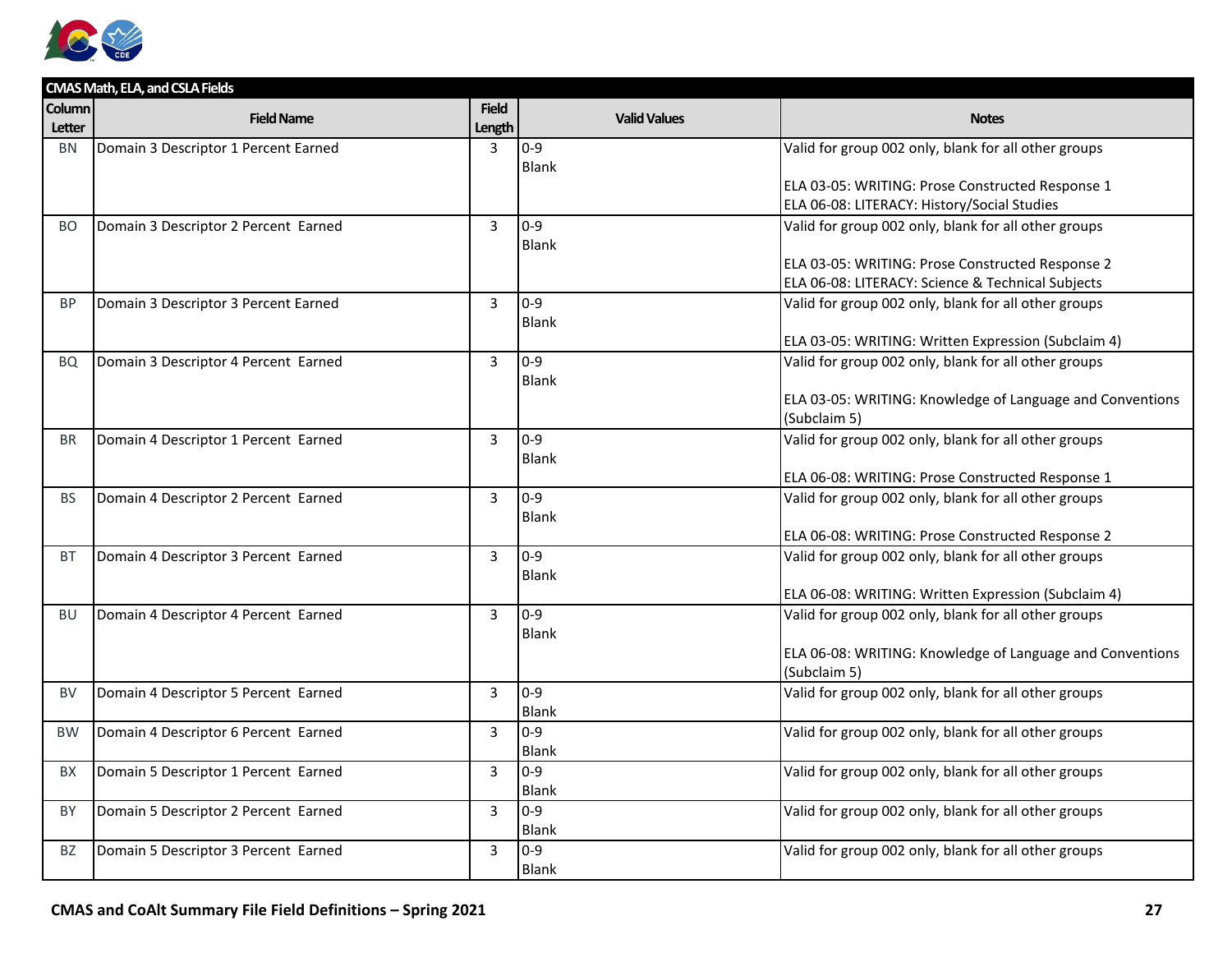

|                  | CMAS Math, ELA, and CSLA Fields      |                        |                         |                                                       |  |  |
|------------------|--------------------------------------|------------------------|-------------------------|-------------------------------------------------------|--|--|
| Column<br>Letter | <b>Field Name</b>                    | <b>Field</b><br>Length | <b>Valid Values</b>     | <b>Notes</b>                                          |  |  |
| CA               | Domain 5 Descriptor 4 Percent Earned | 3                      | $0 - 9$<br><b>Blank</b> | Valid for group 002 only, blank for all other groups  |  |  |
| CB               | Filler                               | 12                     |                         | N/A                                                   |  |  |
| <sub>CC</sub>    | Domain 1 Descriptor 1 Max Points     | 3                      | $0 - 9$<br><b>Blank</b> | Valid for group 002 only, blank for all other groups  |  |  |
| C <sub>D</sub>   | Domain 1 Descriptor 2 Max Points     | $\overline{3}$         | $0 - 9$<br><b>Blank</b> | Valid for group 002 only, blank for all other groups  |  |  |
| CE               | Domain 1 Descriptor 3 Max Points     | 3                      | $0 - 9$<br>Blank        | Valid for group 002 only, blank for all other groups  |  |  |
| <b>CF</b>        | Domain 1 Descriptor 4 Max Points     | 3                      | $0 - 9$<br>Blank        | Valid for group 002 only, blank for all other groups  |  |  |
| CG               | Domain 2 Descriptor 1 Max Points     | 3                      | $0 - 9$<br>Blank        | Valid for group 002 only, blank for all other groups  |  |  |
| <b>CH</b>        | Domain 2 Descriptor 2 Max Points     | 3                      | $0 - 9$<br><b>Blank</b> | Valid for group 002 only, blank for all other groups  |  |  |
| <b>CI</b>        | Domain 2 Descriptor 3 Max Points     | 3                      | $0 - 9$<br>Blank        | Valid for group 002 only, blank for all other groups  |  |  |
| CJ               | Domain 2 Descriptor 4 Max Points     | 3                      | $0 - 9$<br>Blank        | Valid for group 002 only, blank for all other groups  |  |  |
| СK               | Domain 3 Descriptor 1 Max Points     | 3                      | $0-9$<br><b>Blank</b>   | Valid for group 002 only, blank for all other groups  |  |  |
| <b>CL</b>        | Domain 3 Descriptor 2 Max Points     | $\overline{3}$         | $0 - 9$<br><b>Blank</b> | Valid for groups 002 only, blank for all other groups |  |  |
| <b>CM</b>        | Domain 3 Descriptor 3 Max Points     | 3                      | $0 - 9$<br><b>Blank</b> | Valid for group 002 only, blank for all other groups  |  |  |
| <b>CN</b>        | Domain 3 Descriptor 4 Max Points     | 3                      | $0-9$<br>Blank          | Valid for group 002 only, blank for all other groups  |  |  |
| CO.              | Domain 4 Descriptor 1 Max Points     | 3                      | $0 - 9$<br>Blank        | Valid for group 002 only, blank for all other groups  |  |  |
| <b>CP</b>        | Domain 4 Descriptor 2 Max Points     | $\mathbf{3}$           | $0 - 9$<br>Blank        | Valid for group 002 only, blank for all other groups  |  |  |
| CQ               | Domain 4 Descriptor 3 Max Points     | 3                      | $0 - 9$<br><b>Blank</b> | Valid for group 002 only, blank for all other groups  |  |  |
| <b>CR</b>        | Domain 4 Descriptor 4 Max Points     | 3                      | $0 - 9$<br>Blank        | Valid for group 002 only, blank for all other groups  |  |  |
| <b>CS</b>        | Domain 4 Descriptor 5 Max Points     | 3                      | $0 - 9$<br>Blank        | Valid for group 002 only, blank for all other groups  |  |  |